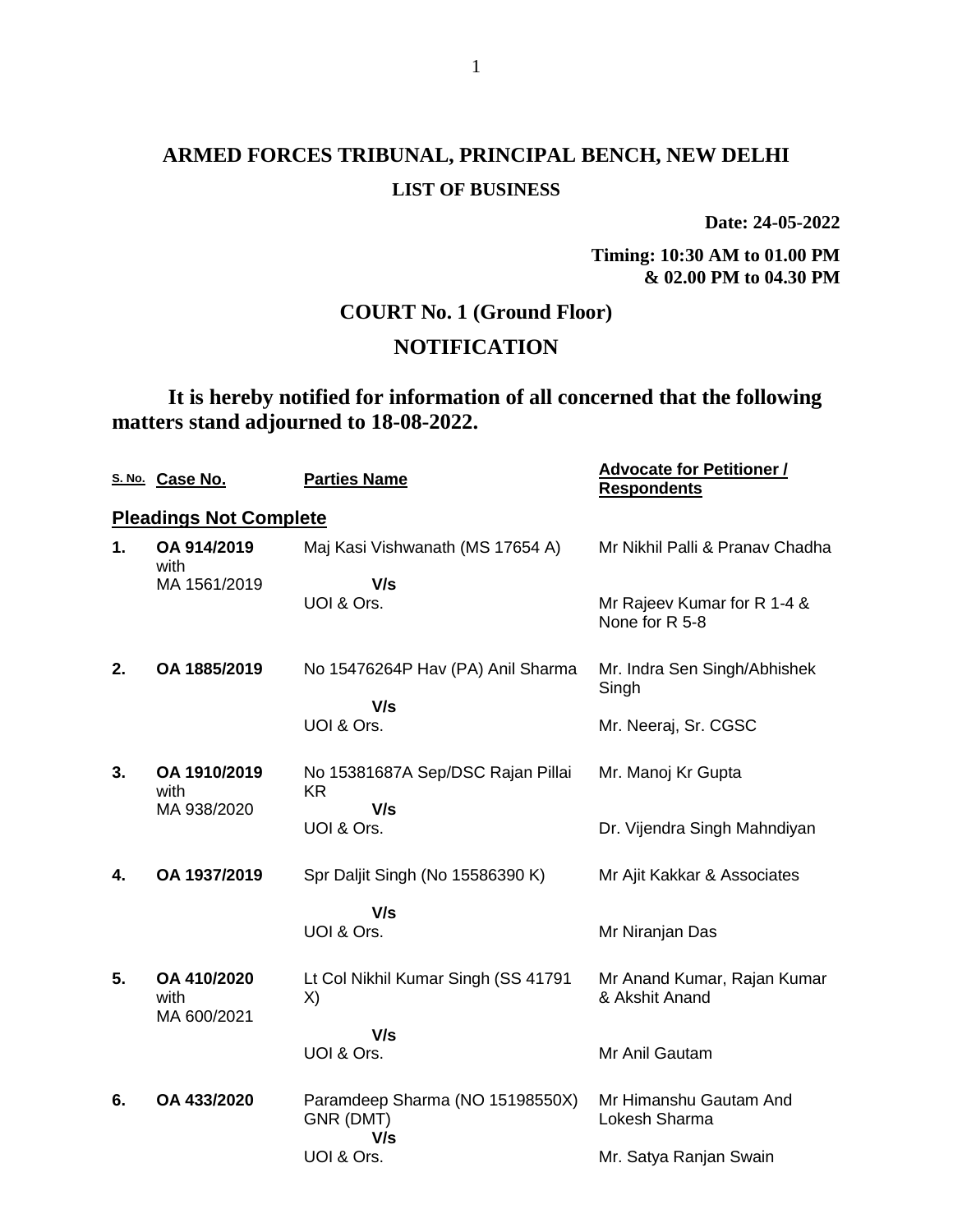| 7.  | OA 1191/2020        | Ex Sub Maj Satya Prasad (JC-<br>331735K) | Mr S M Dalal                 |
|-----|---------------------|------------------------------------------|------------------------------|
|     |                     | V/s<br>UOI & Ors.                        | Mr. Rajeev Kumar             |
| 8.  | OA 873/2021         | (IC-56159 X) Lt Col Anish Sharma         | Mr S S Pandey & Associates   |
|     |                     | V/s<br>UOI & Ors.                        | Mr. Arvind Kumar             |
| 9.  | OA 874/2021         | (IC-59199 K) Col Akshay Budhraja         | Mr S S Pandey & Associates   |
|     |                     | V/s<br>UOI & Ors.                        | Mr. Harish V Shankar         |
| 10. | OA 875/2021         | IC-54529N Lt Col Rishi Raj Charan        | Mr Ankur Chhibber            |
|     |                     | V/s<br>UOI & Ors.                        | Ms. Barkha Babbar            |
| 11. | OA 876/2021         | IC 54421W Col Amit Ravindra Goray        | Mr Ankur Chhibber            |
|     |                     | V/s<br>UOI & Ors.                        | Mr. J S Yadav                |
| 12. | OA 880/2021         | IC-54496N Lt Col Parakram Chauhan        | Mr Ankur Chhibber            |
|     |                     | V/s<br>UOI & Ors.                        | Mr. Neeraj Sr CGSC           |
| 13. | OA 885/2021         | IC-54399W Col Sushil Bugalia             | Mr Ankur Chhibber            |
|     |                     | V/s<br>UOI & Ors.                        | Dr. Vijendra Singh Mahndiyan |
| 14. | OA 887/2021         | IC-54521F Col Vinod Mehta                | Mr Ankur Chhibber            |
|     |                     | V/s<br>UOI & Ors.                        | Dr Vijendra Singh Mahndiyan  |
| 15. | OA 922/2021         | (IC-56692 M) Lt Col Neeraj Saini         | Mr S S Pandey & Associates   |
|     |                     | V/s<br>UOI & Ors.                        | Mr. V Pattabhi Ram           |
| 16. | OA 923/2021<br>with | (IC-54331 P) Col Lalit Panwar            | Mr Ankur Chhibber            |
|     | MA 949/2021         | V/s<br>UOI & Ors.                        | Mr Harish V Shankar          |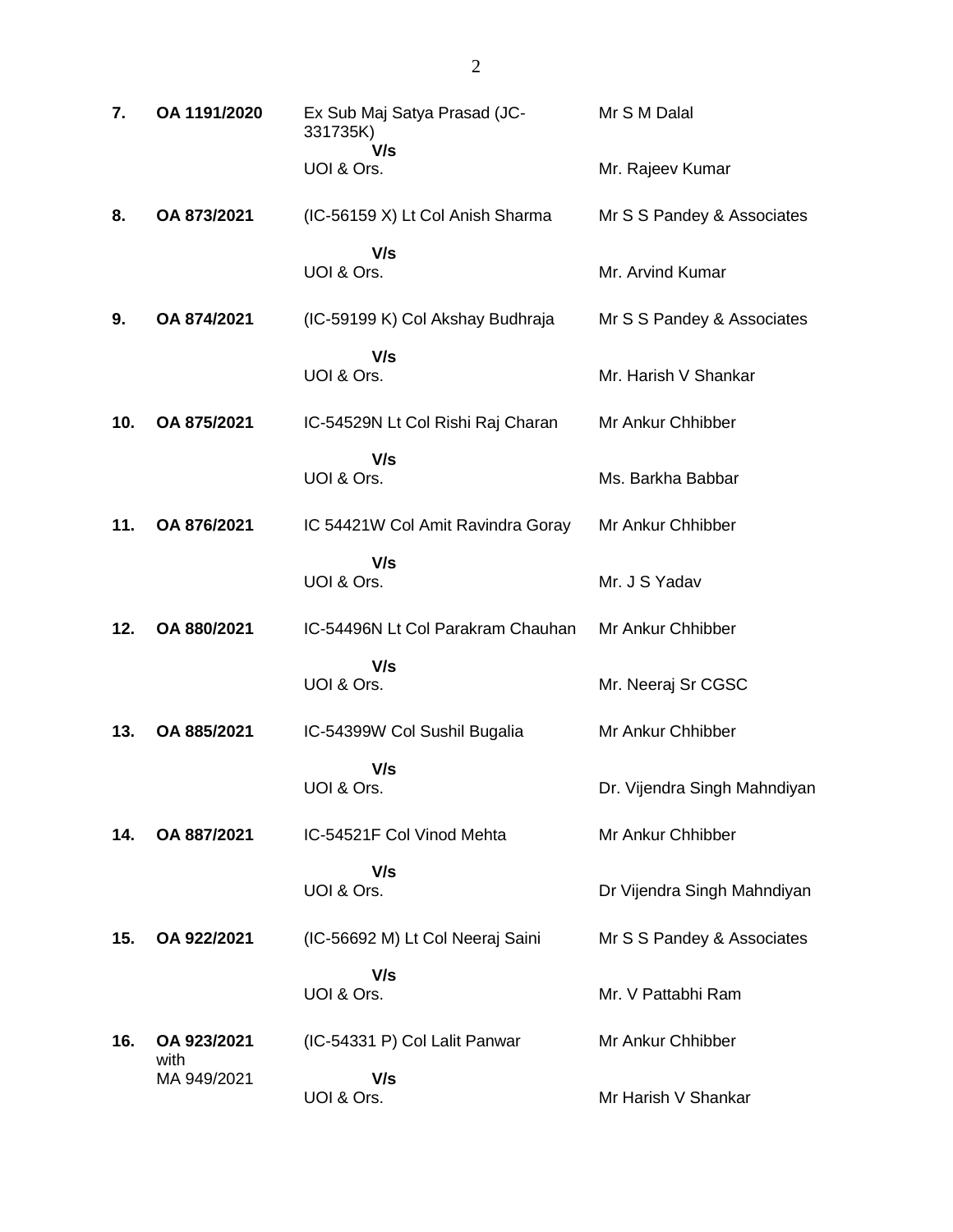| 17. | OA 924/2021         | (IC-53343 X) Col Ashish Kumar                     | Mr S S Pandey & Associates  |
|-----|---------------------|---------------------------------------------------|-----------------------------|
|     |                     | V/s<br>UOI & Ors.                                 | Mr. K K Tyagi               |
| 18. | OA 925/2021         | Lt Col KA Andrews (IC 59730 H)                    | Mr SS Pandey & Associates   |
|     |                     | V/s<br>UOI & Ors.                                 | Ms. Barkha Babbar           |
| 19. | OA 926/2021         | (IC-54418 W) Lt Col Rajeevan<br>Arayambath        | Mr Ankur Chhibber           |
|     |                     | V/s<br>UOI & Ors.                                 | Mr. Anil Gautam             |
| 20. | OA 929/2021         | IC-58110A Lt Col Pawandeep Singh<br><b>Bindra</b> | Mr S S Pandey & Associates  |
|     |                     | V/s<br>UOI & Ors.                                 | Mr. K K Tyagi               |
| 21. | OA 952/2021         | Lt Col Aman Kumar Vishnoi (IC<br>53769Y)          | Mr S S Pandey & Associates  |
|     |                     | V/s<br>UOI & Ors.                                 | Mr. Y P Singh               |
| 22. | OA 971/2021         | Lt Col Rajeev Singh Chaudhary (IC<br>53701 X)     | Mr SS Pandey & Associates   |
|     |                     | V/s<br>UOI & Ors.                                 | Dr Vijendra Singh Mahndiyan |
| 23. | OA 978/2021         | Col (TS) Santosh Rawat (IC 52878 Y)               | Mr SS Pandey & Associates   |
|     |                     | V/s<br>UOI & Ors.                                 | Mr. S D Windlesh            |
| 24. | OA 979/2021         | Lt Col C Sabrinath (IC-56411L)                    | Mr S S Pandey & Associates  |
|     |                     | V/s<br>UOI & Ors.                                 | Mr. V Pattabhi Ram          |
| 25. | OA 989/2021<br>with | IC-54535F Lt Col Amardeep Singh                   | Mr Ankur Chhibber           |
|     | MA 968/2021         | V/s<br>UOI & Ors.                                 | Ms. Barkha Babbar           |
| 26. | OA 996/2021         | IC-59443Y Lt Col Vikrant Panghal                  | Mr S S Pandey & Associates  |
|     |                     | V/s<br>UOI & Ors.                                 | Mr. Satya Ranjan Swain      |

3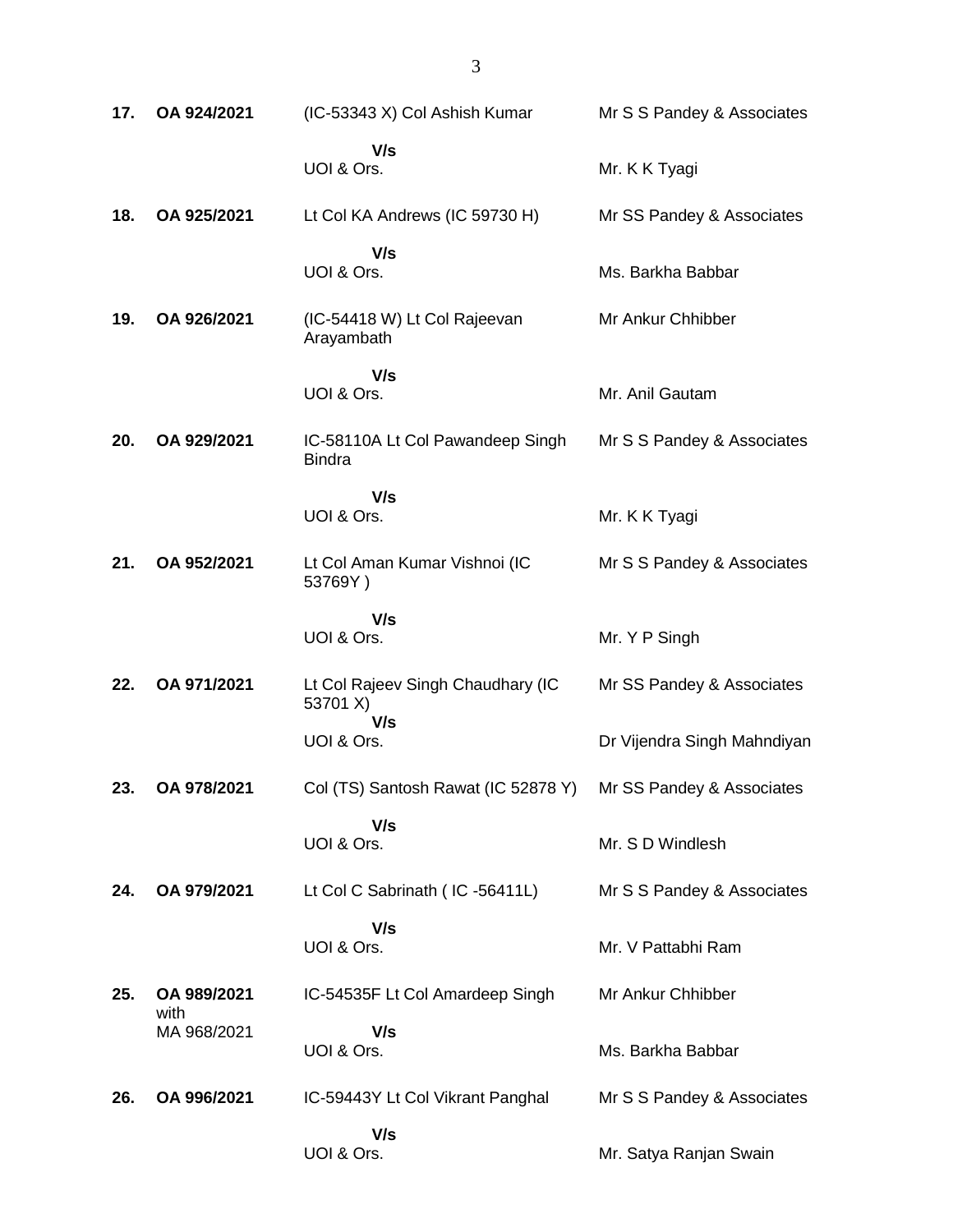| 27. | OA 997/2021<br>with  | IC-54464L Col Sumanto Banerjee                                   | Mr Ankur Chhibber            |
|-----|----------------------|------------------------------------------------------------------|------------------------------|
|     | MA 972/2021          | V/s<br>UOI & Ors.                                                | Ms. Barkha Babbar            |
| 28. | OA 1003/2021         | IC-53447Y Col (TS) Navin Seth                                    | Mr S S Pandey & Associates   |
|     |                      | V/s<br>UOI & Ors.                                                | Mr. Shyam Narayan            |
| 29. | OA 1004/2021         | IC-54474P Lt Col Amit Kumar Batra<br>(Retd)<br>V/s               | Mr Ankur Chhibber            |
|     |                      | UOI & Ors.                                                       | Ms. Barkha Babbar            |
| 30. | OA 1008/2021         | IC-59451X Lt Col Abhijeet Kumar<br>Gupta                         | Mr Abhishek Kalaiyarasan     |
|     |                      | V/s<br>UOI & Ors.                                                | Dr Vijendra Singh Mahndiyan  |
| 31. | OA 1009/2021         | IC-56749W Lt Col Dheeraj Sethi (Retd) Mr S S Pandey & Associates |                              |
|     |                      | V/s<br>UOI & Ors.                                                | Mr. Niranjana Das            |
| 32. | OA 1010/2021<br>with | IC-59491Y Col Nitin Thapa                                        | Mr Abhishek Kalaiyarasan     |
|     | MA 1490/2021         | V/s<br>UOI & Ors.                                                | Dr. Vijendra Singh Mahndiyan |
| 33. | OA 1011/2021<br>with | IC-54420N Col Arindam Mookherji                                  | Mr Ankur Chhibber            |
|     | MA 978/2021          | V/s<br>UOI & Ors.                                                | Mr. Arvind Patel             |
| 34. | OA 1012/2021<br>with | IC-54532N Lt Col Samit Walia                                     | Mr Ankur Chhibber            |
|     | MA 979/2021          | V/s<br>UOI & Ors.                                                | Mr. Shyam Narayan            |
| 35. |                      |                                                                  |                              |
|     | OA 1016/2021<br>with | IC 54453Y Col Raizada Rajesh<br>Chandel                          | Mr Ankur Chhibber            |
|     | MA 984/2021          | V/s<br>UOI & Ors.                                                | Mr. Anil Gautam              |
| 36. | OA 1017/2021         | IC-60423X Lt Col Shubhankar Mishra<br>V/s                        | Mr S S Pandey & Associates   |

4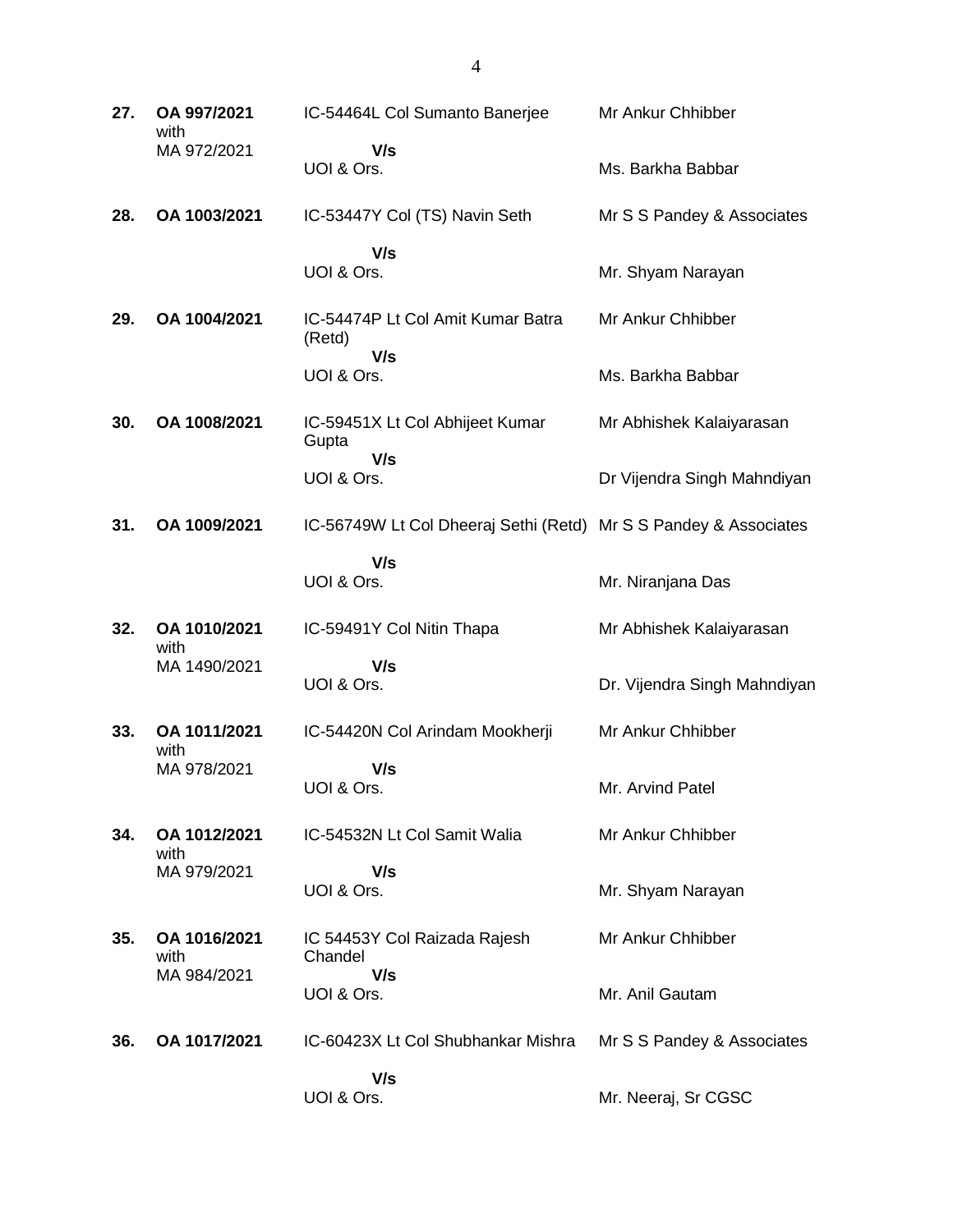| 37. | OA 1018/2021         | IC-59954H Col Rajesh Kumar Saha                      | Ms Richa Mishra                              |
|-----|----------------------|------------------------------------------------------|----------------------------------------------|
|     |                      | V/s<br>UOI & Ors.                                    | Gp Capt Karan Singh Bhati, Sr<br><b>CGSC</b> |
| 38. | OA 1035/2021<br>with | IC-43702M Maj Gen Patanjali Rahul                    | Mr S S Pandey & Associates                   |
|     | MA 560/2022          | V/s<br>UOI & Ors.                                    | Mr. Anil Gautam                              |
| 39. | OA 1067/2021         | (IC-59724 P) Col Rizwan Khan                         | Mr S S Pandey & Ms Richa<br>Mishra           |
|     |                      | V/s<br>UOI & Ors.                                    | Mr. Shyam Narayan                            |
| 40. | OA 1068/2021         | (IC-53118 H) Lt Col Rajbir Singh<br>Sangwan (Re-Emp) | Mr S S Pandey & Ms Richa<br>Mishra           |
|     |                      | V/s<br>UOI & Ors.                                    | Mr. Arvind Patel                             |
| 41. | OA 1069/2021         | Lt Col Prabhat Kohli (IC 56844 H)                    | Mr SS Pandey & Associates                    |
|     |                      | V/s<br>UOI & Ors.                                    | Mr. Rajeev Kumar                             |
| 42. | OA 1070/2021         | (IC 55552N) Lt Col Vinay Bhardwaj                    | Mr S S Pandey & Mr S Krishna<br>Murthy       |
|     |                      | V/s<br>UOI & Ors.                                    | Mr. Arvind Patel                             |
| 43. | OA 1072/2021         | (IC-55289 N) Lt Col Abhijit Ghose                    | Mr S S Pandey & Associates                   |
|     | with<br>MA 1183/2022 | V/s<br>UOI & Ors.                                    | Mr. Rajesh Kumar Das                         |
| 44. | OA 1077/2021         | Lt Col Maninder Singh (IC 55803 M)                   | Mr SS Pandey & Associates                    |
|     |                      | V/s<br>UOI & Ors.                                    | Mr. Neeraj, Sr CGSC                          |
| 45. | OA 1078/2021         | Lt Col Dinesh Kumar (IC 55841 H)                     | Mr SS Pandey                                 |
|     |                      | V/s<br>UOI & Ors.                                    | Mr. H S Tomar                                |
| 46. | OA 1079/2021         | Col Amandeep Singla (IC 59650 L)                     | Mr SS Pandey & Associates                    |
|     |                      | V/s<br>UOI & Ors.                                    | Ms. Suman Chauhan                            |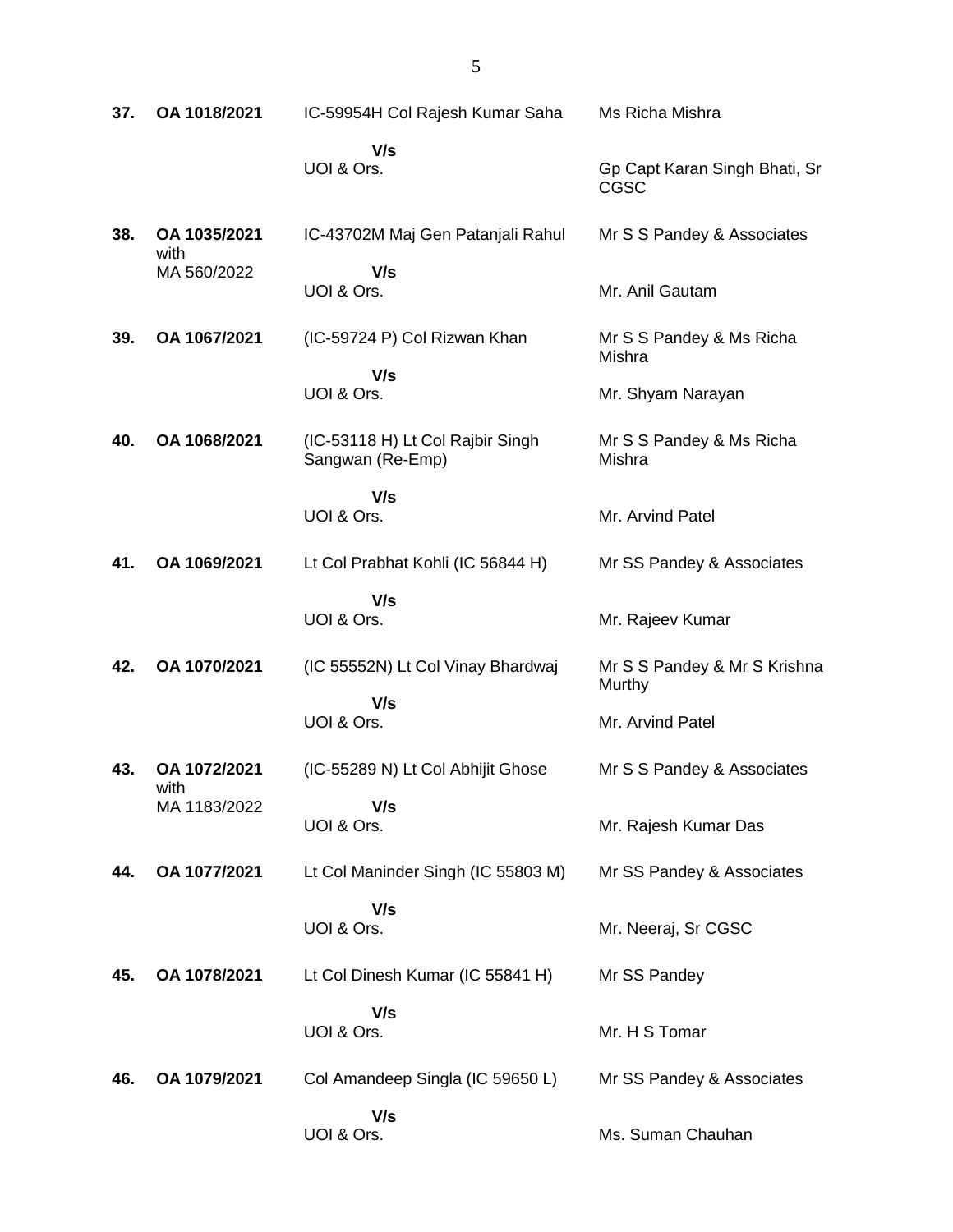| 47. | OA 1081/2021         | (IC-65243 Y) Lt Col Rameshwar Nath<br>Jha        | Mr S S Pandey & Associates                  |
|-----|----------------------|--------------------------------------------------|---------------------------------------------|
|     |                      | V/s<br>UOI & Ors.                                | Mr. Neeraj, Sr CGSC                         |
| 48. | OA 1093/2021         | (IC-59827 N) Lt Col Surya Vikram<br>Singh Rana   | Mr S S Pandey & Ms Richa<br>Mishra          |
|     |                      | V/s<br>UOI & Ors.                                | Mr. Shyam Narayan                           |
| 49. | OA 1094/2021         | (51677 Y) Cdr Sandeep Padam (Retd)               | Mr S S Pandey & Mr Abhishek<br>Kalaiyarasan |
|     |                      | V/s<br>UOI & Ors.                                | Mr. Satya Ranjan Swain                      |
| 50. | OA 1095/2021         | (IC-56634 H) Col Anurag Sharma                   | Mr S S Pandey & Associates                  |
|     |                      | V/s<br>UOI & Ors.                                | Mr. Rajeev Kumar                            |
| 51. | OA 1096/2021         | (IC-56626 K) Lt Col Vinay Dhaka                  | Mr S S Pandey & Associates                  |
|     |                      | V/s<br>UOI & Ors.                                | Mr. Harish V Shankar                        |
| 52. | OA 1097/2021         | IC 59571W Lt Col Vikram Singh<br><b>Bhadoria</b> | Mr SS Pandey & Associates                   |
|     |                      | V/s<br>UOI & Ors.                                | Mr. Arvind Kumar                            |
| 53. | OA 1100/2021         | (IC-60075 F) Lt Col Madan Madhukar<br>Ghodke     | Mr S S Pandey & Associates                  |
|     |                      | V/s<br>UOI & Ors.                                | Dr Vijendra Singh Mahndiyan                 |
| 54. | OA 1101/2021         | Lt Col DN Mallick (IC 53335 Y)                   | Mr SS Pandey & Associates                   |
|     |                      | V/s<br>UOI & Ors.                                | Mr. J S Yadav                               |
| 55. | OA 1102/2021<br>with | Lt Col Pushpender Singh Sangwan (IC<br>58786 H)  | Mr SS Pandey & Associates                   |
|     | MA 681/2022          | V/s<br>UOI & Ors.                                | Mr. Rajesh Kumar Das                        |
| 56. | OA 1103/2021         | Lt Col Sanjay Kumar Tanwar (IC-<br>55281F)       | Mr SS Pandey                                |
|     |                      | V/s<br>UOI & Ors.                                | Mr. J S Yadav                               |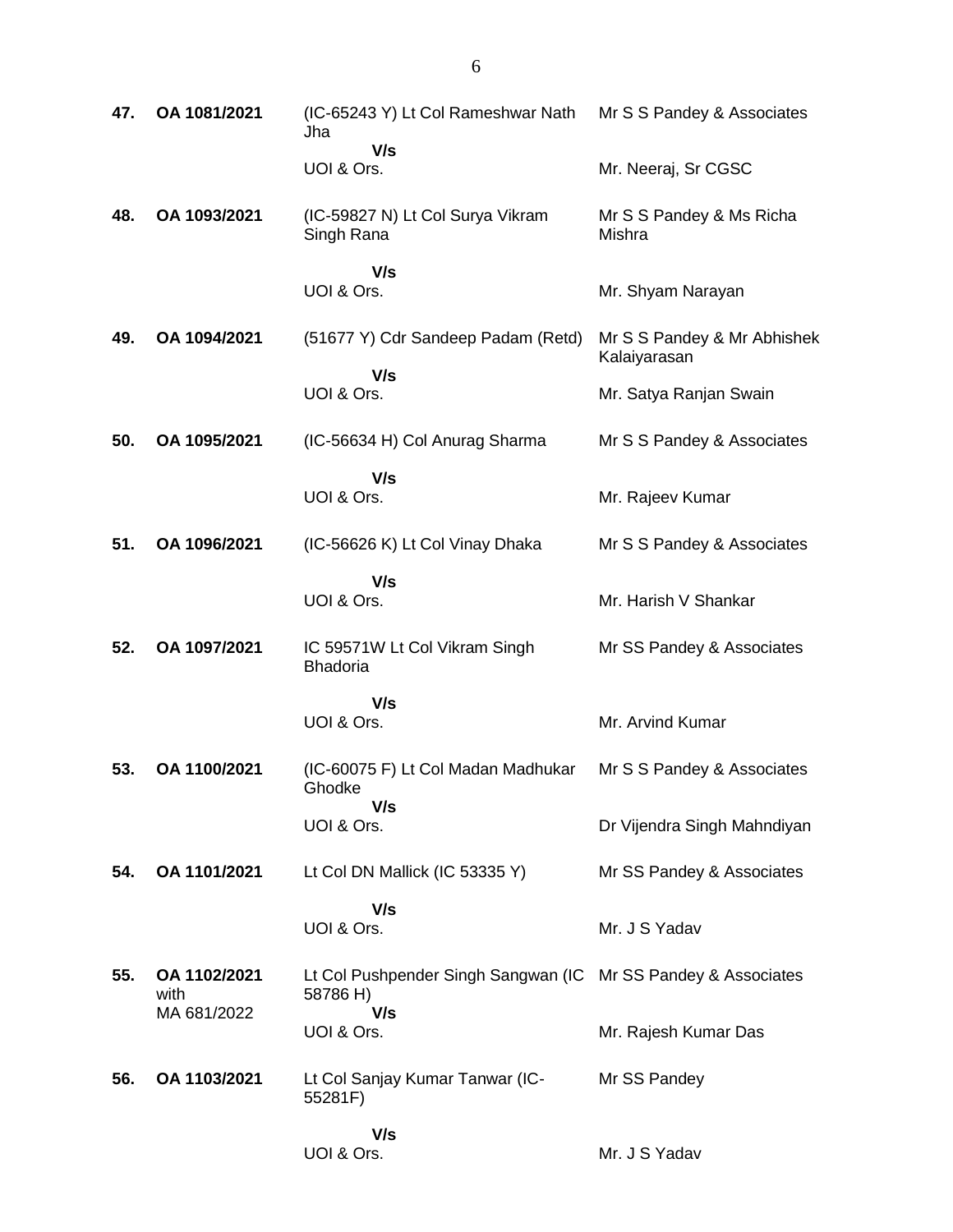| 57. | OA 1104/2021 | IC-59268P Lt Col Shailendra Singh                 | Mr S S Pandey                                |
|-----|--------------|---------------------------------------------------|----------------------------------------------|
|     |              | V/s<br>UOI & Ors.                                 | Mr. V Pattabhi Ram                           |
| 58. | OA 1105/2021 | Lt Col Rupinder Singh (IC 56456 L)                | Mr SS Pandey & Associates                    |
|     |              | V/s<br>UOI & Ors.                                 | Mr. K K Tyagi                                |
| 59. | OA 1106/2021 | Lt Col Praveen Jain (IC 56337P)                   | Mr S S Pandey & Associates                   |
|     |              | V/s<br>UOI & Ors.                                 | Mr. V Pattabhi Ram                           |
| 60. | OA 1114/2021 | IC-52108M Col Dushyant Singh<br>Chauhan           | Mr S S Pandey & Associates                   |
|     |              | V/s<br>UOI & Ors.                                 | Mr. Neeraj Sr CGSC                           |
| 61. | OA 1761/2021 | JWO Vijay Kumar Sharma (Retd) (No<br>628577)      | Mr Manoj Kr Gupta                            |
|     |              | V/s<br>UOI & Ors.                                 | Mr. D K Sabat                                |
| 62. | OA 2483/2021 | Ex EA(P)/APP Sandeep (508067-Z) &<br>Ors.         | Dr Janak Raj Rana                            |
|     |              | V/s<br>UOI & Ors.                                 | Mr. Ashok Chaitanya                          |
| 63. | OA 2578/2021 | Gp Capt R V Prakash (23523-H)                     | Mr S S Pandey & Associates                   |
|     |              | V/s<br>UOI & Ors.                                 | Gp Capt Karan Singh Bhati, Sr.<br>CGSC       |
| 64. | OA 2595/2021 | Cdr Gaurav Mehra (Retd) (41938-N)                 | Mr S S Pandey & Associates                   |
|     |              | V/s<br>UOI & Ors.                                 | Mr. Prabodh Kumar                            |
| 65. | OA 2632/2021 | Gp Capt Kambhampati Nachiketa<br>(Retd) (22930-B) | Mr S S Pandey & Associates                   |
|     |              | V/s<br>UOI & Ors.                                 | Gp Capt Karan Singh Bhati, Sr<br><b>CGSC</b> |
| 66. | OA 2633/2021 | Cdr Manan Sinha (Retd) (42031-Z)                  | Mr S S Pandey & Associates                   |
|     |              | V/s<br>UOI & Ors.                                 | Dr. Vijendra Singh Mahndiyan                 |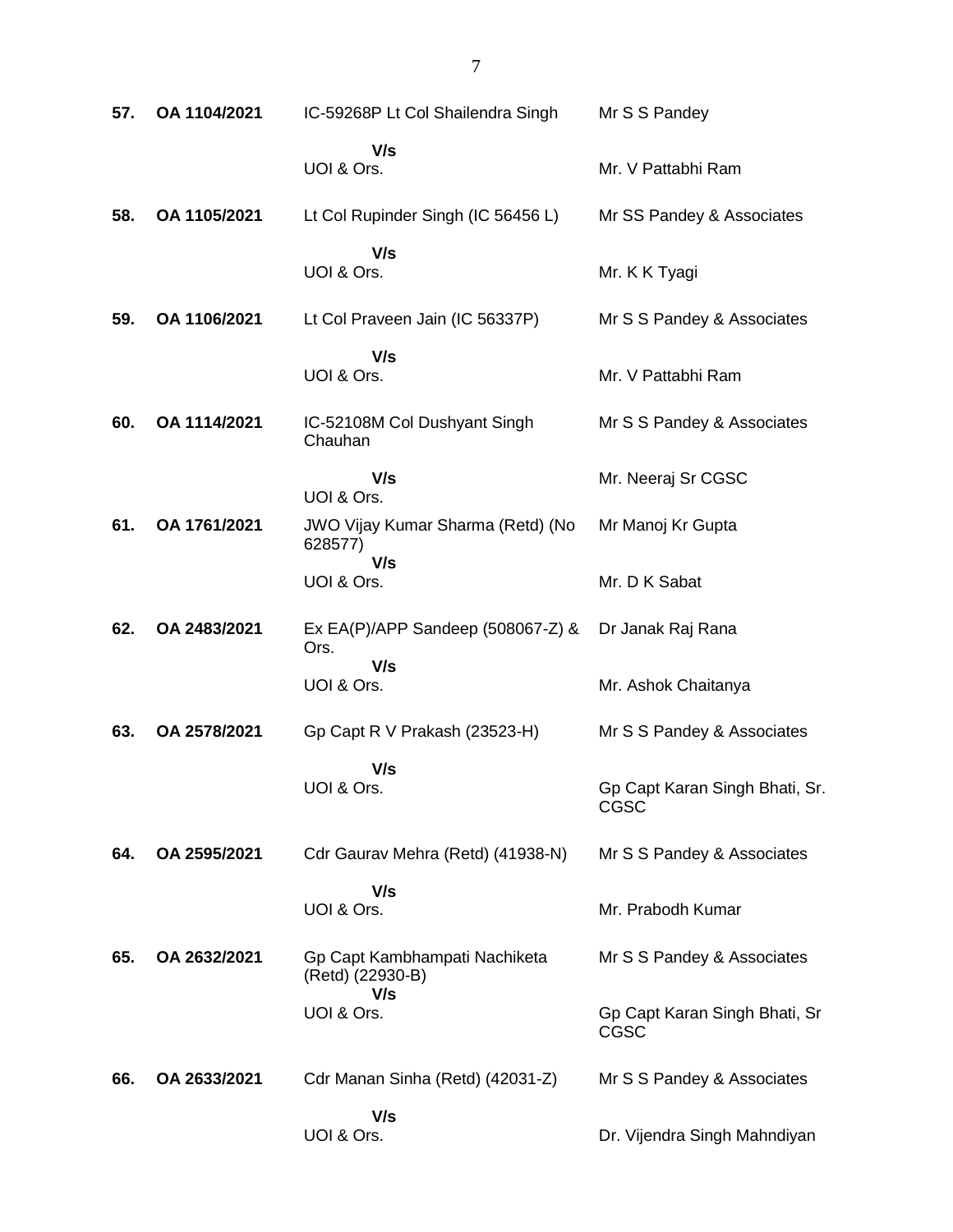| 67. | OA 2636/2021                         | Gp Capt Debashish Moitra (Retd)<br>$(22939-R)$<br>V/s                      | Mr S S Pandey & Associates                    |
|-----|--------------------------------------|----------------------------------------------------------------------------|-----------------------------------------------|
|     |                                      | UOI & Ors.                                                                 | Mr. Satya Ranjan Swain                        |
| 68. | OA 2684/2021<br>with                 | (22972 L) Wg Cdr Raman Gupta (retd)                                        | Mr S S Pandey & Associates                    |
|     | MA 533/2022                          | V/s<br>UOI & Ors.                                                          | Dr. Vijendra Singh Mahndiyan                  |
| 69. | OA 2691/2021                         | (22943 T) Wg Cdr Harjit Singh Boparai Mr S S Pandey & Associates<br>(Retd) |                                               |
|     |                                      | V/s<br>UOI & Ors.                                                          | r Anil Gautam                                 |
| 70. | OA 2697/2021                         | Wg Cdr Fanish Chaturvedi (Retd)<br>$(22984-F)$<br>V/s                      | Mr S S Pandey & Associates                    |
|     |                                      | UOI & Ors.                                                                 | Mr Anil Gautam                                |
| 71. | OA 2709/2021<br>with<br>MA 2866/2021 | Sgt Jugal Kishor Prajapat (Retd)<br>$(785938-G)$                           | Mr Y Venugopal & Rakesh<br><b>Kumar Singh</b> |
|     |                                      | V/s<br>UOI & Ors.                                                          | Mr Satya Ranjan Swain                         |
|     | <b>Pleadings Complete</b>            |                                                                            |                                               |
| 72. | OA 208/2018                          | JC-301488M Sub Natabara Sahu                                               | Ms. Archana Ramesh                            |
|     |                                      | V/s<br>UOI & Ors.                                                          | Mr. Prabodh Kumar for R 1-4                   |
| 73. | OA 1529/2018                         | DS-12493Y Maj Kritant Bhushan                                              | Mr. S S Pandey & Associates                   |
|     |                                      | V/s<br>UOI & Ors.                                                          | Mr Harish V Shankar                           |
| 74. | OA 624/2019                          | JC-834654X Sub (Retd) Jagender<br>Kumar Sharma (APS)<br>V/s                | Mr. Veerendra Mohan                           |
|     |                                      | UOI & Ors.                                                                 | Ms. Barkha Babbar                             |
| 75. | OA 2068/2019<br>with                 | JC-761262Y Sub Vasantha Kumar<br>(Retd.)                                   | Ms. Archana Ramesh                            |
|     | MA 2973/2019                         | V/s<br>UOI & Ors.                                                          | Ms. Barkha Babbar                             |
| 76. | OA 142/2020                          | Sub (RT) Davendra Kumar Singh (JC-<br>468674K)<br>V/s                      | Mr Ajit Kakkar & Associates                   |
|     |                                      | UOI & Ors.                                                                 | Mr. V Pattabhi Ram                            |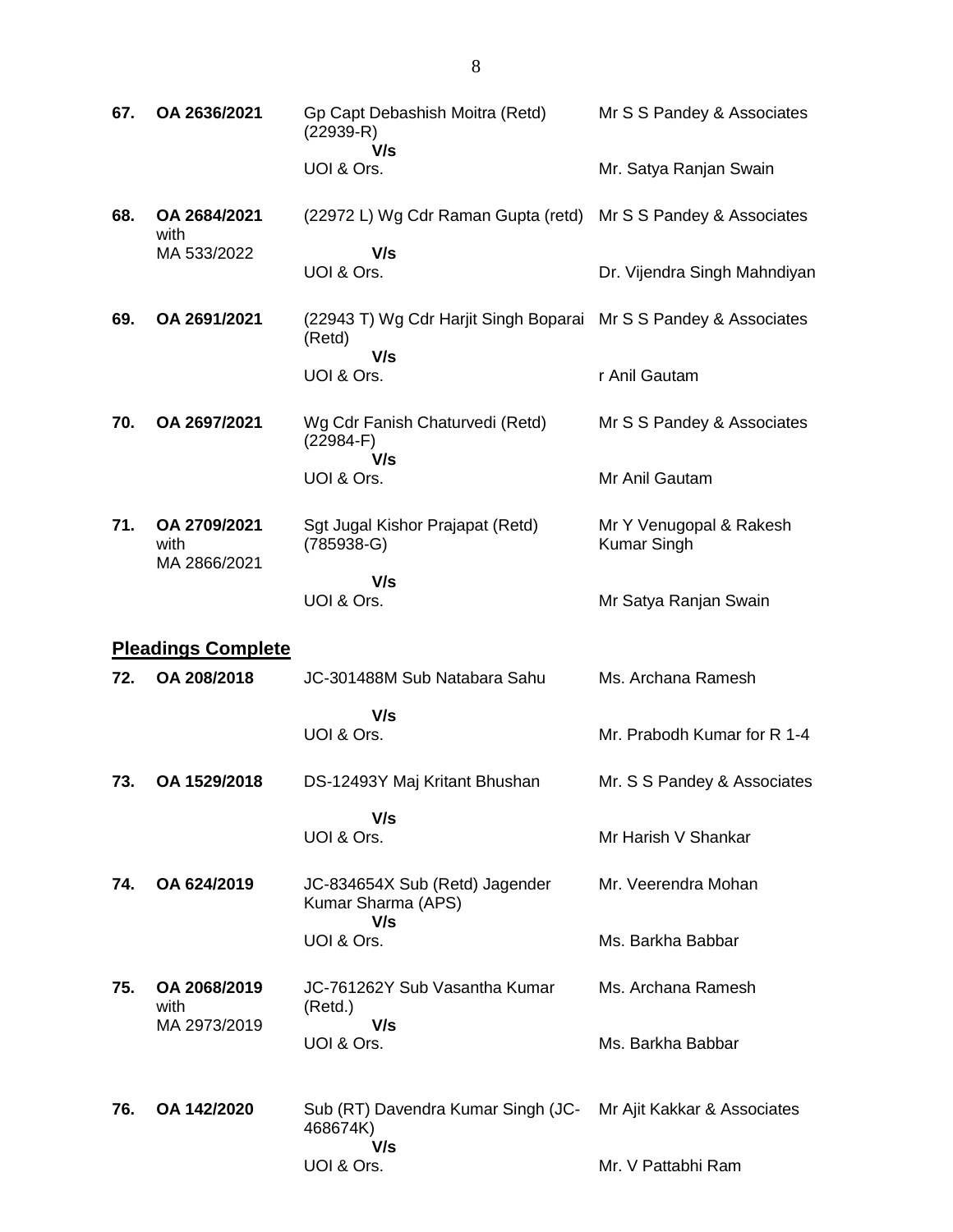| 77. | OA 232/2020              | Gp Capt Sanjiv Dubey (18309-T) | Mr. Ajit Kakkar & Associates  |
|-----|--------------------------|--------------------------------|-------------------------------|
|     |                          | V/s<br>UOI & Ors.              | Mr Anil Gautam                |
| 78. | OA 1107/2021             | Lt Col M J Reddy (IC59869A)    | Mr S S Pandey & Associates    |
|     |                          | V/s<br>UOI & Ors.              | Ms. Suman Chauhan             |
|     | <b>FOR FINAL HEARING</b> |                                |                               |
| 79. | TA 200/2010              | <b>Sh</b> Vinod Kumar Rana     | Mr. J Amal Anand/Ytharth Kuma |

**79. TA 200/2010** Writ Petition (Civil) No. 14014/2006 Sh. Vinod Kumar Rana  **V/s** UOI & Ors. Mr. J Amal Anand/Ytharth Kumar Gp Capt Karan Singh Bhati, Sr CGSC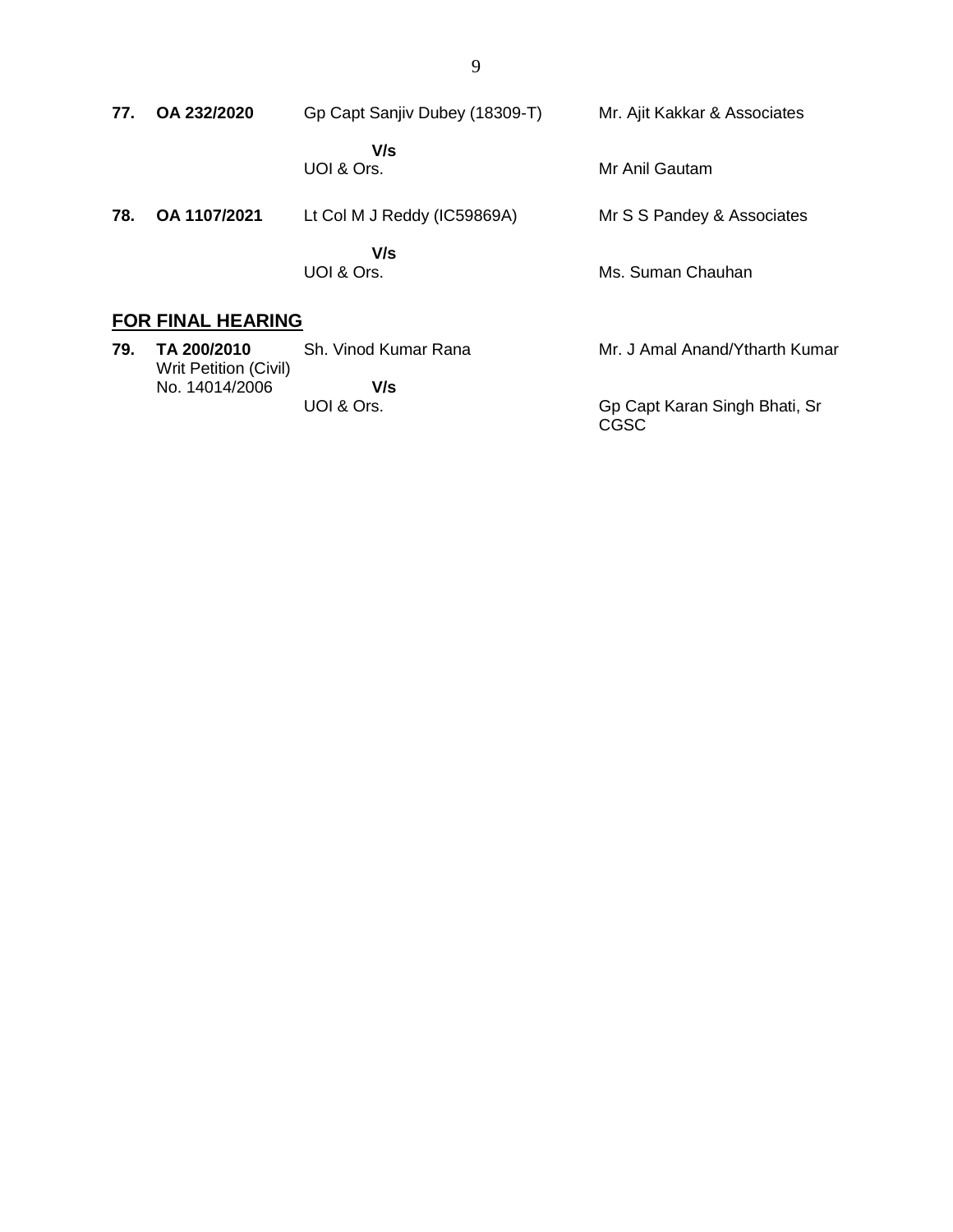**Date: 24-05-2022**

**Timing: 10:30 AM to 01.00 PM & 02.00 PM to 04.30 PM**

## **COURT No. 2 (Ground Floor)**

## **THIS BENCH WILL ASSEMBLE FROM 11.00 AM TO 1.00 PM**

### **CORAM:**

## **HON'BLE MS. JUSTICE SUNITA GUPTA HON'BLE LT. GEN. BOBBY CHERIAN MATHEWS**

### **THE FOLLOWING CASES SHALL BE TAKEN THROUGH VIRTUAL HEARING**

### **Link for Virtual Hearing Court No. 2:**

[https://teams.microsoft.com/l/meetup](https://teams.microsoft.com/l/meetup-join/19%3ameeting_MjQ2ZDhiZjUtYmYwYi00NzczLTk3MDMtNWMyODc0YzViNDQw%40thread.v2/0?context=%7b%22Tid%22%3a%22fc4c6c05-6869-467f-a6f3-f24992686fb3%22%2c%22Oid%22%3a%2202997333-9a59-4ac9-b7cf-205d2fa1df55%22%7d)[join/19%3ameeting\\_MjQ2ZDhiZjUtYmYwYi00NzczLTk3MDMtNWMyODc0YzViNDQw%4](https://teams.microsoft.com/l/meetup-join/19%3ameeting_MjQ2ZDhiZjUtYmYwYi00NzczLTk3MDMtNWMyODc0YzViNDQw%40thread.v2/0?context=%7b%22Tid%22%3a%22fc4c6c05-6869-467f-a6f3-f24992686fb3%22%2c%22Oid%22%3a%2202997333-9a59-4ac9-b7cf-205d2fa1df55%22%7d) [0thread.v2/0?context=%7b%22Tid%22%3a%22fc4c6c05-6869-467f-a6f3](https://teams.microsoft.com/l/meetup-join/19%3ameeting_MjQ2ZDhiZjUtYmYwYi00NzczLTk3MDMtNWMyODc0YzViNDQw%40thread.v2/0?context=%7b%22Tid%22%3a%22fc4c6c05-6869-467f-a6f3-f24992686fb3%22%2c%22Oid%22%3a%2202997333-9a59-4ac9-b7cf-205d2fa1df55%22%7d) [f24992686fb3%22%2c%22Oid%22%3a%2202997333-9a59-4ac9-b7cf-205d2fa1df55%22%7d](https://teams.microsoft.com/l/meetup-join/19%3ameeting_MjQ2ZDhiZjUtYmYwYi00NzczLTk3MDMtNWMyODc0YzViNDQw%40thread.v2/0?context=%7b%22Tid%22%3a%22fc4c6c05-6869-467f-a6f3-f24992686fb3%22%2c%22Oid%22%3a%2202997333-9a59-4ac9-b7cf-205d2fa1df55%22%7d)

|    | S. No. Case No.                      | <b>Parties Name</b>                        | <b>Advocate for Petitioner /</b><br><b>Respondents</b> |
|----|--------------------------------------|--------------------------------------------|--------------------------------------------------------|
|    | <b>ADMISSION MATTERS</b>             |                                            |                                                        |
| 1. | OA 1074/2022                         | NK (DSC) Mukesh Toppo (Retd)<br>(14395679) | Mr Manoj Kr Gupta                                      |
|    |                                      | V/s<br>UOI & Ors.                          | None                                                   |
| 2. | OA 1075/2022                         | JWO Ravi Ranjan Kumar 775540-K             | Mr Virender Singh Kadian                               |
|    |                                      | V/s<br>UOI & Ors.                          | None                                                   |
|    |                                      |                                            |                                                        |
| 3. | OA 1077/2022                         | Radhakrishnan R.(Ex WO 684848K)            | Mr Bijendra Kumar Pathak                               |
|    |                                      | V/s<br>UOI & Ors.                          | None                                                   |
| 4. | OA 1078/2022<br>with<br>MA 1455/2022 | Ex Nk (DSC) Prem Ballabh (No<br>8023385-M) | Mr Ajeet Yadav & Banvendra<br>Singh Gandhar            |
|    |                                      | V/s<br>UOI & Ors.                          | None                                                   |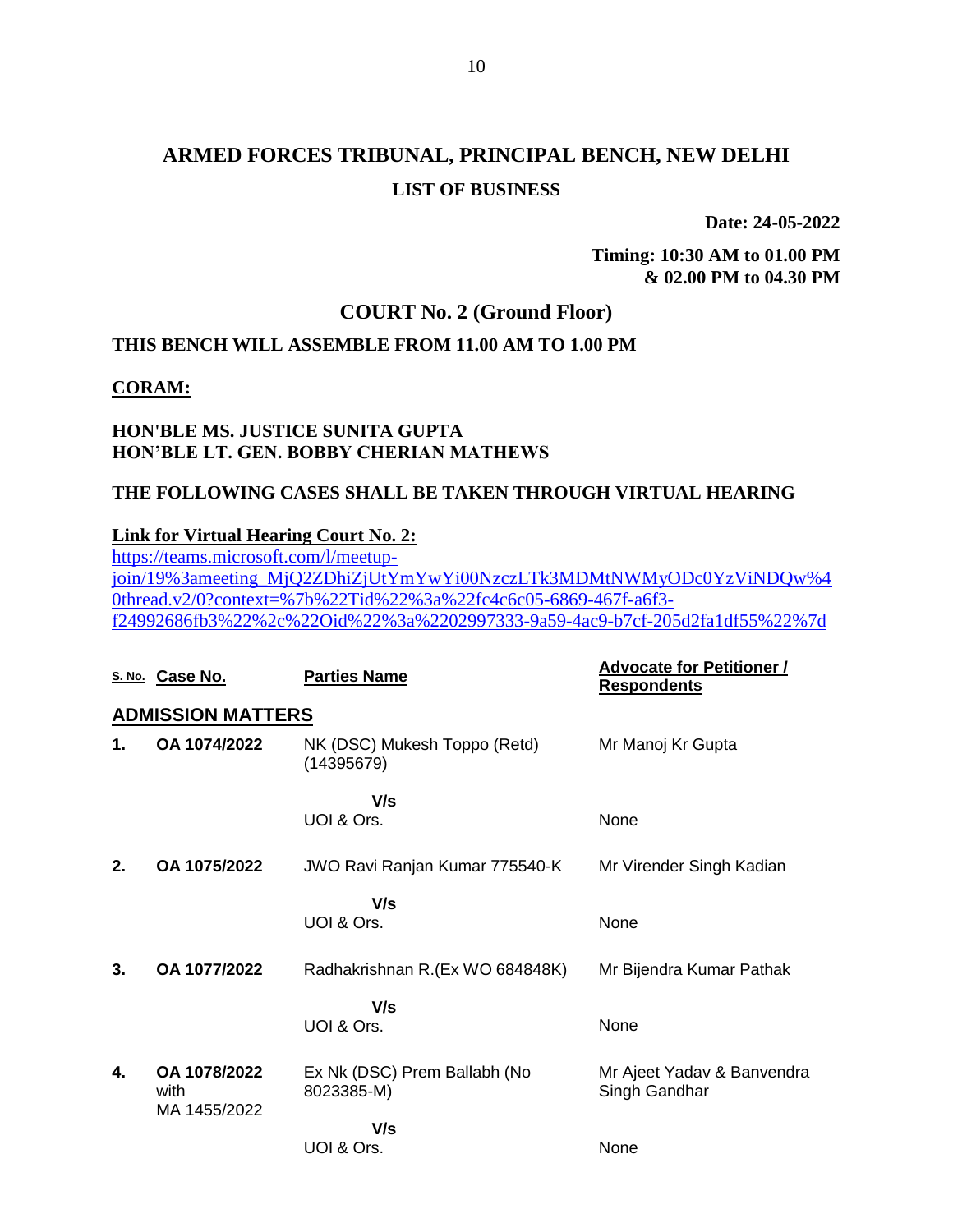- **5. OA 1079/2022** MWO (Retd)\_ Maheshwar Prasad Singh (674319-K)  **V/s** UOI & Ors. Mr Rohit Pratap & Associates None **6. OA 1080/2022** with MA 1461/2022 Ex Nk Subhash Chander (13958475L)  **V/s** UOI & Ors. Mr V S Kadian None **7. OA 1081/2022** with MA 1462/2022 Ex Sep Parmar Kiran Manga Bhai (6491556 N)  **V/s** UOI & Ors. Mr Ajeet Yadav & Mr BS Gandhar None **8. OA 1082/2022** with MA 1463/2022 3142035 Ex Sep Ramphul  **V/s** UOI & Ors. Mr Virender Singh Kadian None **9. OA 1083/2022** with MA 1464/2022 3008788 A Ex Lnk Jitendra Kumar  **V/s** UOI & Ors. Mr Virender Singh Kadian None **10. OA 1084/2022** with MA 1465/2022 Lt Col Gulshan Khera (Retd) (IC 54042 Mr Virender Singh Kadian A)  **V/s** UOI & Ors. None **MA (EXECUTION) 11. MA 1340/2019** in OA 712/2015 Ex Nk Bharat Singh (No 4075876 Y)  **V/s** UOI & Ors Mr SM Dalal Mr. Y P Singh **12. MA 1637/2020** in IC-31478Y Brig PK Narula (Retd.) In Person
- **13. MA 177/2021** in OA 639/2015 Ex Sepoy Raju Popat Bhai (13964749 F)  **V/s** UOI & Ors Mr Ajeet Yadav Mr. Avdhesh Kumar Singh

Mr. Avdhesh Kumar Singh

 **V/s**

UOI & Ors.

OA 225/2017

**14. MA 1238/2021** in OA 45/2016 JC 338317 X Sub Sanjaya Yadav  **V/s** UOI & Ors Mr SS Pandey & Associates Mr. Prabodh Kumar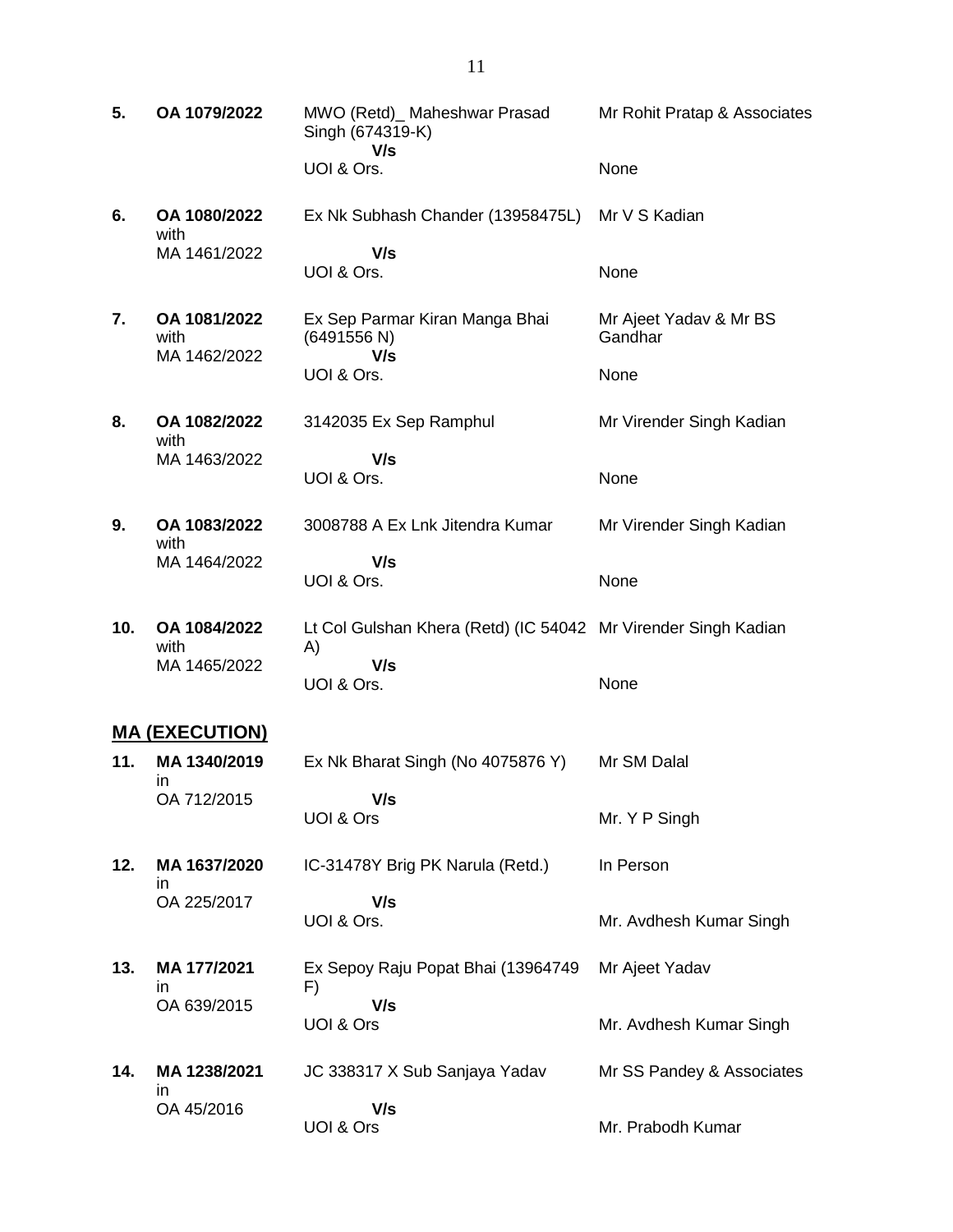**15. MA 1457/2022** in MA 896/2020 in OA 213/2016 UOI & Ors  **V/s** (IC 22895) Col AK Malhotra (Retd) Mr K K Tyagi Mr Rajesh Nandal **16. MA 1460/2022** in OA 2011/2021 CPO (TAC) Regi Philip (Retd) (No 142460 Z)  **V/s** UOI & Ors Mr Manoj Kumar Gupta Mr K K Tyagi **17. MA 1477/2022** in OA 780/2021 Ex NK (DSC) Rambilash Singh (4266114-N)  **V/s** UOI & Ors Mr Ajeet Yadav & Mr Banvendra Singh Gandhar None **18. MA 1481/2022** in OA 1342/2021 Ex Nk (DSC) Sagaram Marandi (No 4260045 M)  **V/s** Mr Ajeet Yadav Mr Banvendra Singh Gandhar

#### **MA (OTHERS)**

| 19. | MA 1488/2022<br>ın | Nk/DSC Shaikh Karimullah (Retd)<br>$(14379359-P)$ | Mr U S Maurya        |
|-----|--------------------|---------------------------------------------------|----------------------|
|     | MA 448/2022        | V/s                                               |                      |
|     | in OA 1612/2021    | UOL& Ors                                          | Mr. Harish V Shankar |

Mr. Shyam Narayan

UOI & Ors

### **RAs**

| 20. | <b>RA 10/2020</b><br>ın<br>OA 36/2020 | JC-763063K Sub Maj/ M Tech (Opto<br>Elect) Dharamraj Yadav<br>V/s | Mr. S S Pandey & Associates |  |
|-----|---------------------------------------|-------------------------------------------------------------------|-----------------------------|--|
|     |                                       | UOI & Ors.                                                        | Ms. Suman Chauhan           |  |
| 21. | <b>RA 25/2022</b><br>with             | UOI & Ors.                                                        | Mr. Prabodh Kumar           |  |

MA 191/2022 in OA 637/2019  **V/s** IC-28510X Maj Gen KP Sinha (Retd) Mr Shakti Chand Jaidwal

### **Pleadings Not Complete**

| 22 <sub>2</sub> | OA 540/2021<br>with | IC-59633L Maj Vikram Mohan (Retd.) | Mr Aditya Singh Puar |
|-----------------|---------------------|------------------------------------|----------------------|
|                 | MA 3135/2021        | V/s                                |                      |
|                 |                     | UOI & Ors.                         | Mr Y P Singh         |

#### **Pleadings Complete**

| 23. | OA 770/2019    | Ms Preeti Lohchub Widow of IC  | Mr Chaitanya Agarwal           |
|-----|----------------|--------------------------------|--------------------------------|
|     | with           | 47763F Late Maj Sanjay Lohchub |                                |
|     | MA 1372/2019 & | V/s                            |                                |
|     | 73/2022        | UOI & Ors.                     | Mr. Shyam Narayan for R 1-3 &  |
|     |                |                                | Mr Pratap Chandra Rana for R-4 |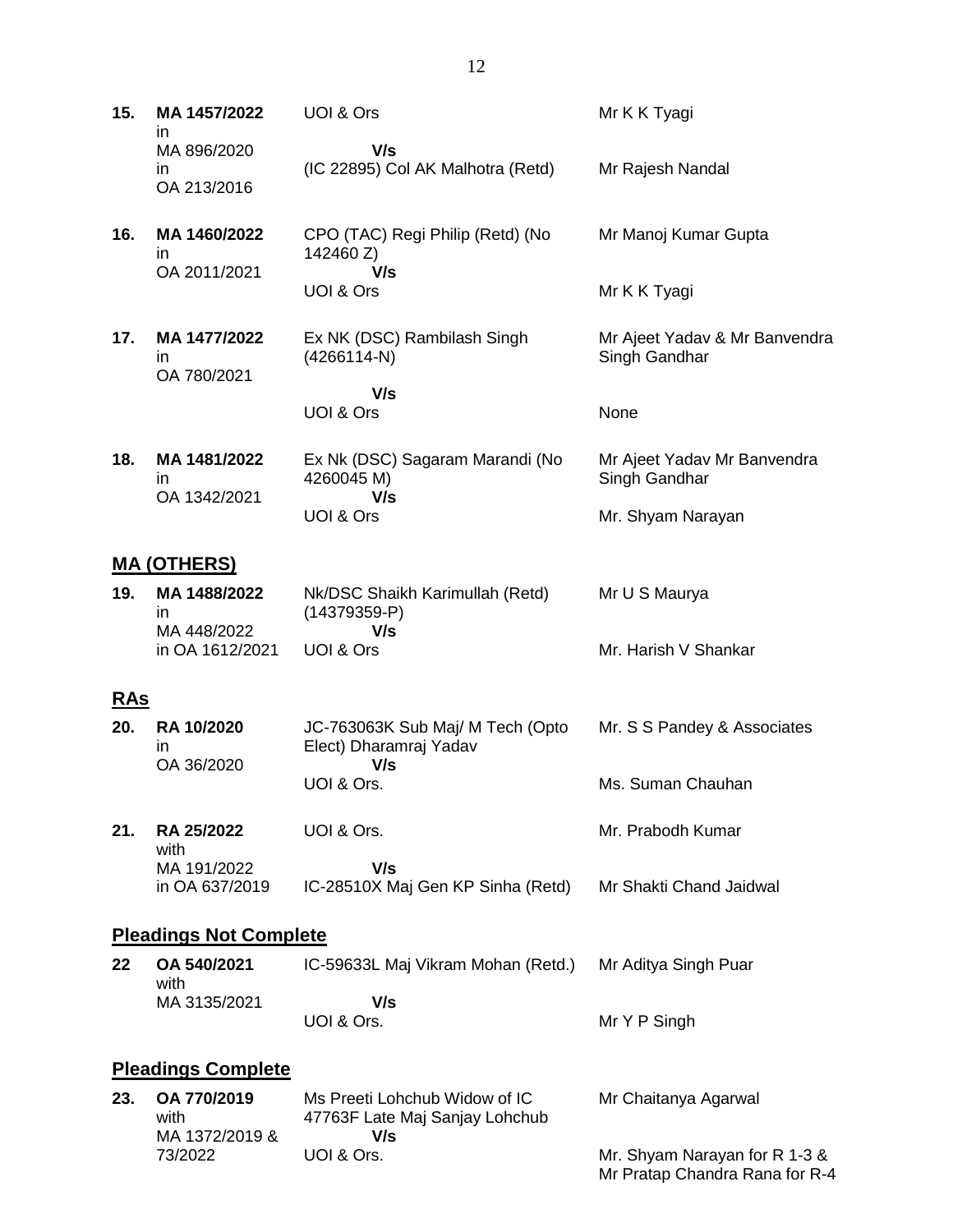| 24. | OA 566/2020<br>with<br>MA 1262/2022 & | Ex Sep Virendra Singh (Army No.<br>3165396)              | Ms. Archana Ramesh |
|-----|---------------------------------------|----------------------------------------------------------|--------------------|
|     | 681/2020                              | V/s<br>UOI & Ors.                                        | Mr. Waize Ali Noor |
| 25. | OA 1957/2021                          | (JC-482776 L) Nb Sub Naveen Kumar Mr Neeraj Kumar Sharma |                    |
|     |                                       | V/s<br>UOI & Ors.                                        | Mr Waize Ali Noor  |

## **FOR FINAL HEARING**

| 26. | OA 991/2016<br>with                 | Smt Perm Devi                                                          | Mr. S M Dalal                |
|-----|-------------------------------------|------------------------------------------------------------------------|------------------------------|
|     | MA 775/2016                         | V/s<br>UOI & Ors.                                                      | Mr Arvind Patel              |
| 27. | OA 967/2018<br>with<br>MA 872/2018  | No. 619260-B Ex Cpl Shyam Singh<br>Gore                                | Mr Praveen Kumar             |
|     |                                     | V/s                                                                    |                              |
|     |                                     | UOI & Ors.                                                             | Mr. Rajesh Kumar Das         |
| 28. | OA 1447/2018<br>with<br>MA 472/2019 | IC-24904Y Maj Gen Chander Prakash Mr. Amitava Chauhan<br>(Retd)<br>V/s |                              |
|     |                                     | UOI & Ors.                                                             | Dr. Vijendra Singh Mahndiyan |
| 29. | OA 1403/2020<br>with<br>MA 898/2022 | Col Nandu Kumar B N (Retd.) (TA-<br>42208K)<br>V/s                     | Mr. Ajit Kakkar & Associates |
|     |                                     | UOI & Ors.                                                             | Mr. Neeraj, Sr. CGSC         |
|     |                                     |                                                                        |                              |

#### **THIS BENCH WILL ASSEMBLE AT 2.00 PM**

**CORAM: HON'BLE MS. JUSTICE SUNITA GUPTA HON'BLE LT. GEN. P. M. HARIZ**

## **THE FOLLOWING CASES SHALL BE TAKEN THROUGH PHYSICAL HEARING**

|               | S. No. Case No.   | <b>Parties Name</b>    | <b>Advocate for Petitioner /</b><br><b>Respondents</b> |
|---------------|-------------------|------------------------|--------------------------------------------------------|
|               | <b>PART HEARD</b> |                        |                                                        |
| $\mathbf 1$ . | OA 369/2010       | Ex. Maj. V. S. Chauhan | Mr Mohan Kumar                                         |
|               |                   | V/s                    |                                                        |
|               |                   | UOI & Ors.             | Mr Harish V Shankar                                    |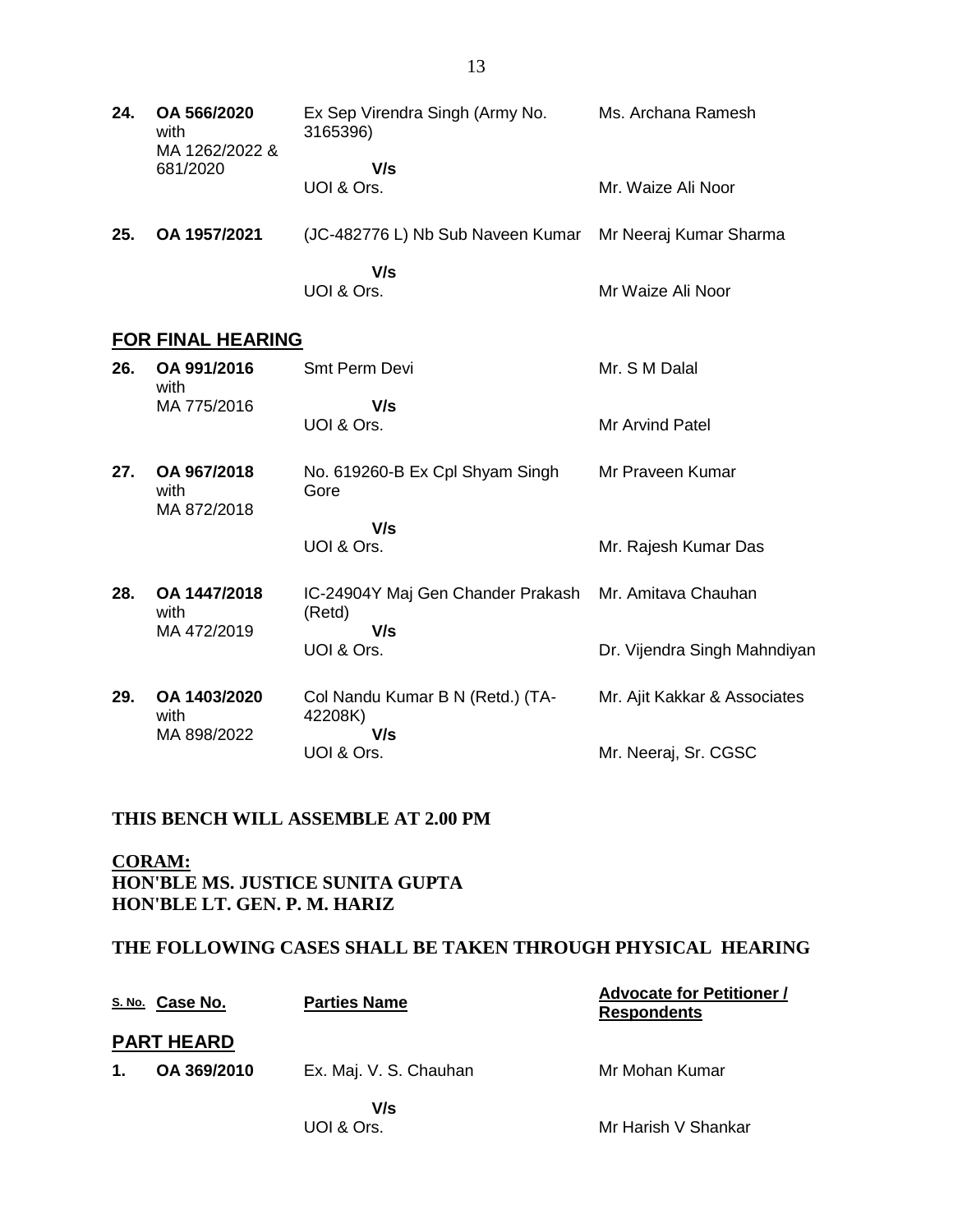**Date: 24-05-2022**

**Timing: 10:30 AM to 01.00 PM & 02.00 PM to 04.30 PM**

Mr. Shyam Narayan

## **COURT No. 2 (Ground Floor)**

## **NOTIFICATION**

**It is hereby notified for information of all concerned that the following matters stand adjourned to 18-08-2022.**

|                | S. No. Case No.                           | <b>Parties Name</b>                                                     | <b>Advocate for Petitioner /</b><br><b>Respondents</b> |
|----------------|-------------------------------------------|-------------------------------------------------------------------------|--------------------------------------------------------|
|                | <b>Pleadings Not Complete</b>             |                                                                         |                                                        |
| $\mathbf{1}$ . | OA 1504/2017<br>with                      | Smt Shanti Devi                                                         | Mr. V S Kadian                                         |
|                | MA 1119/2017                              | V/s<br>UOI & Ors.                                                       | Mr. Ashok Chaitanya                                    |
| 2.             | OA 200/2018<br>with                       | No. 13826261-M Ex Hav Lekhraj Singh Mr. Praveen Kumar                   |                                                        |
|                | MA 135/2018                               | V/s<br>UOI & Ors.                                                       | None                                                   |
| 3.             | OA 1066/2018<br>with                      | IC-35727K Col Sudhir Singh (Retd)                                       | Mr. Shakti Chand Jaidwal                               |
|                | MA 500/2022                               | V/s<br>UOI & Ors.                                                       | Mr. J S Rawat                                          |
| 4.             | OA 1168/2018<br>with                      | No. 86032-A Lt Cdr M Balakrishnan<br>(Retd)                             | Mr. S C Jaidwal                                        |
|                | MA 2068/2019                              | V/s<br>UOI & Ors.                                                       | Mr. Arvind Patel                                       |
| 5.             | OA 1550/2018<br>with                      | IC-63333F Maj Ajay Yadav (Retd)                                         | Mr. SS Pandey                                          |
|                | MA 1634/2018,<br>1641/2020 &<br>1642/2020 | V/s<br>UOI & Ors.                                                       | Mr. S D Windlesh                                       |
| 6.             | OA 66/2019                                | Ex LS (GS II) Vinay Kumar (No 134626 Mr A.K. Trivedi & Associates<br>W) |                                                        |
|                |                                           | V/s                                                                     |                                                        |

UOI & Ors.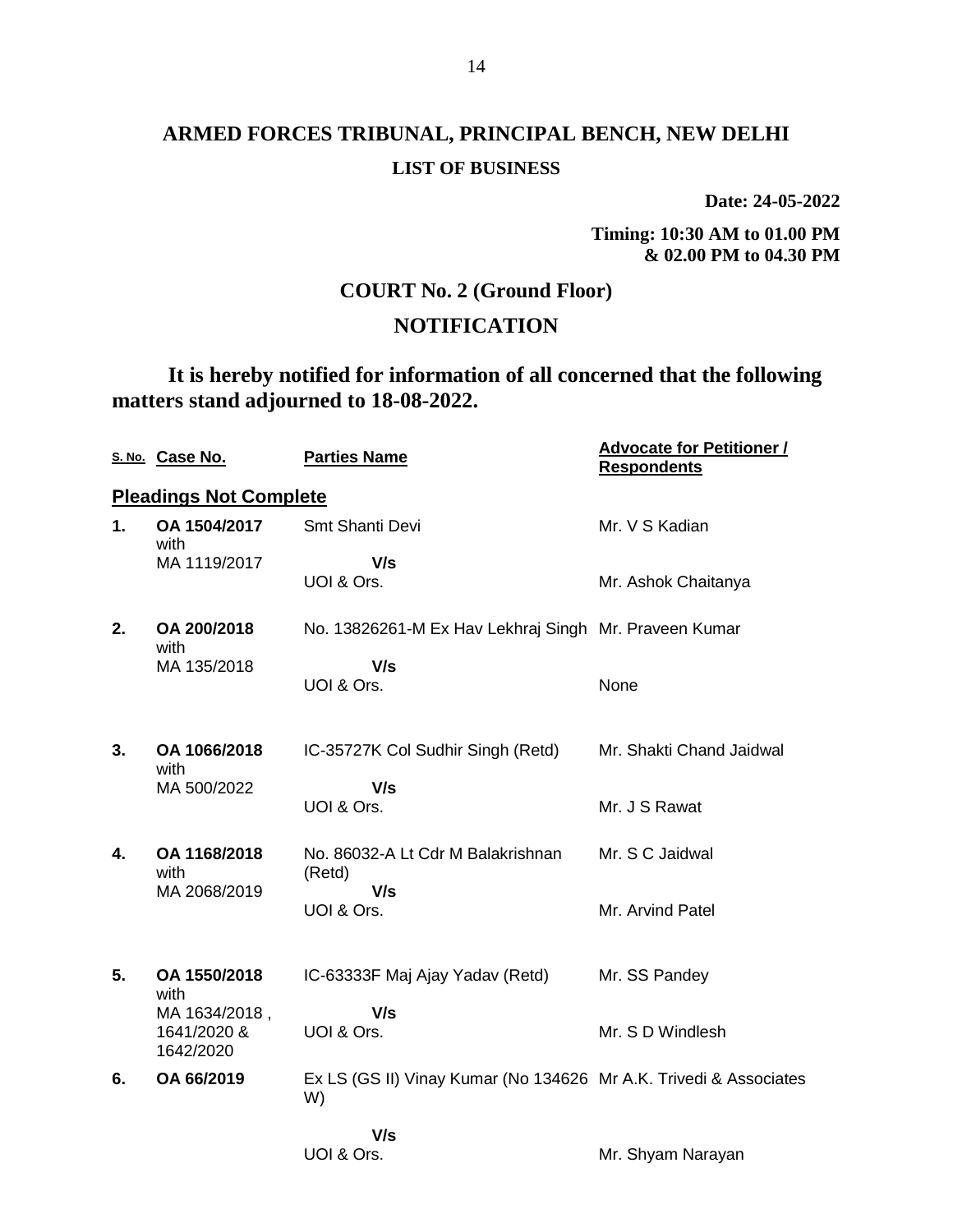| 7.  | OA 74/2019                                 | Ex POELA Radhe Shyam Saini<br>$(136128-H)$ | Mr. Ajit Kakkar                               |
|-----|--------------------------------------------|--------------------------------------------|-----------------------------------------------|
|     |                                            | V/s<br>UOI & Ors.                          | Mr. Harish V Shankar                          |
| 8.  | OA 265/2019<br>with                        | Maj Abhishek Raheja (IC-69477A)            | Mr. Anand Kumar                               |
|     | MA 2590/2019                               | V/s<br>UOI & Ors.                          | Gp Capt Karan Singh Bhati, Sr.<br><b>CGSC</b> |
| 9.  | OA 297/2019<br>with                        | Ex JWO Abhay Kumar (No 785307 K)           | Mr Virender Singh Kadian                      |
|     | MA 2114/2021 &<br>794/2019                 | V/s<br>UOI & Ors.                          | Mr. Avdesh Kumar Singh                        |
| 10. | OA 640/2019                                | Lt Col Sharad Bijur (Retd) (IC 23146A)     | Ms Archana Ramesh                             |
|     |                                            | V/s<br>UOI & Ors.                          | Mr. Ashok Chaitanya                           |
| 11. | OA 833/2019<br>with                        | HFO KC Dogra (Retd) (No 242500)            | Mr Manoj Kr Gupta                             |
|     | MA 1275/2020 &<br>1474/2019                | V/s<br>UOI & Ors.                          | Dr. Vijendra Singh Mahndiyan                  |
| 12. | OA 956/2019<br>with                        | No 15161185 Ex L /Nk (Opr) M Senthi        | Mr. S B Singh                                 |
|     | MA 1613/2019<br>(OA 78/2018 (RB<br>Jaipur) | V/s<br>UOI & Ors.                          | Mr Prabodh Kumar                              |
| 13. | OA 1343/2019<br>with                       | HFO Govind Kansal (Retd) (No<br>671156)    | Mr Baljeet Singh                              |
|     | MA 664/2020                                | V/s<br>UOI & Ors.                          | Mr. Avdhesh Kumar Singh                       |
| 14. | OA 1594/2019<br>with                       | TC-31577F Lt Col KP Pradeep                | Mr. SS Pandey & Associates                    |
|     | MA 2558/2019 &<br>360/2021                 | V/s<br>UOI & Ors.                          | Ms Jyotsna Kaushik                            |
| 15. | OA 1696/2019<br>with                       | No. 748011 Ex Sgt Bikram Kumar             | Mr. Virender Singh Kadian                     |
|     | MA 2176/2021                               | V/s<br>UOI & Ors.                          | Mr. Harish V Shankar                          |
| 16. | OA 1697/2019                               | Ex WO (HFO) Shiv Narayan (670158)          | Mr. Baljeet Singh                             |
|     | with<br>MA 2325/2021 &<br>2625/2019        | V/s<br>UOI & Ors.                          | Ms. Suman Chauhan                             |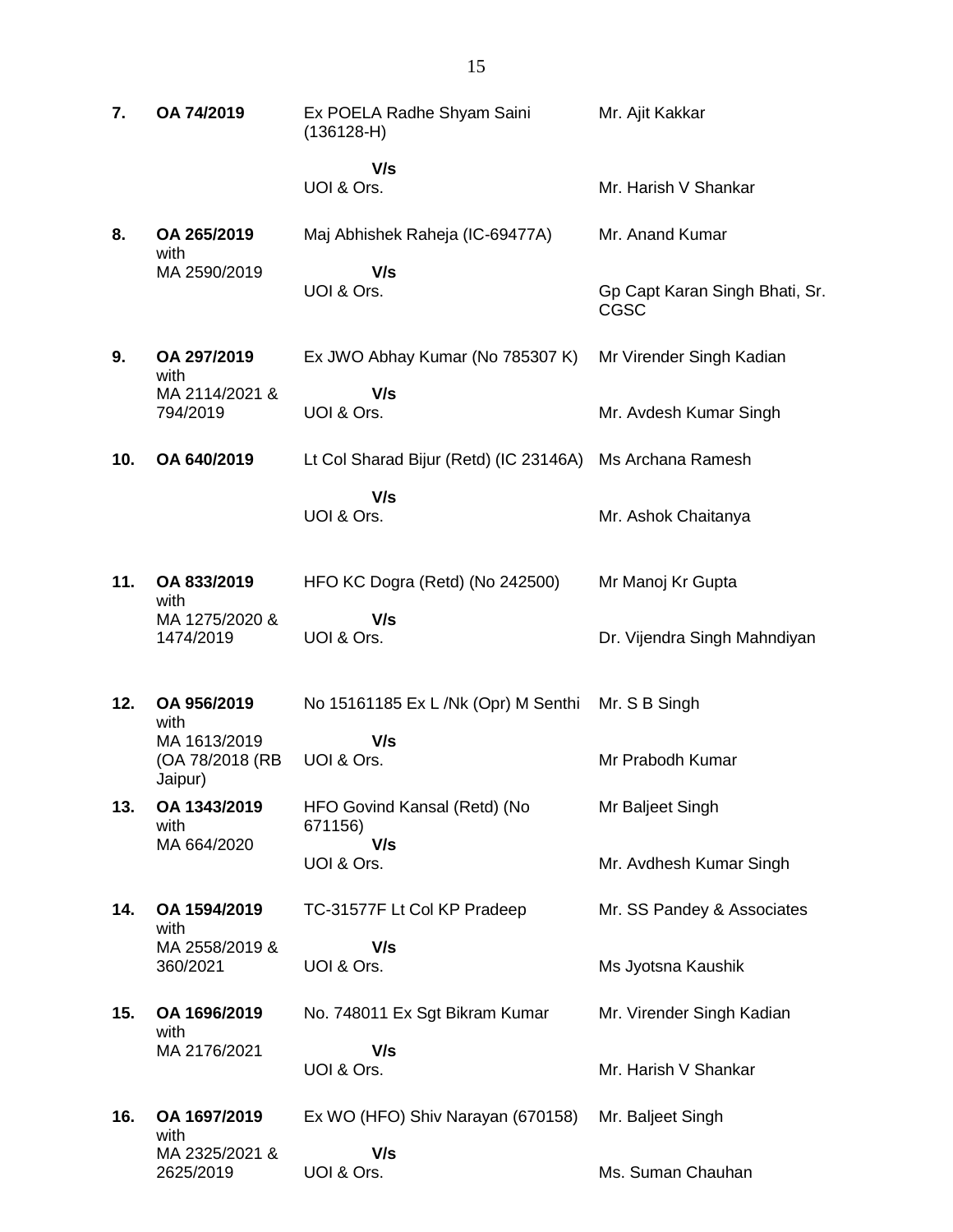| 17. | OA 1768/2019<br>with<br>MA 2670/2019   | Sub (Hony Lt) Vijay Ranjan Sinha<br>(Retd) (JC 761107 X)<br>V/s | Mr SS Pandey                                  |
|-----|----------------------------------------|-----------------------------------------------------------------|-----------------------------------------------|
|     |                                        | UOI & Ors.                                                      | Mr. Neeraj, Sr. CGSC                          |
| 18. | OA 1854/2019<br>with<br>MA 2044/2020   | Ex LS(GW) Kapil Dev Mehta (133008-<br>B)                        | Mr. Ved Prakash                               |
|     |                                        | V/s<br>UOI & Ors.                                               | Mr. Shyam Narayan                             |
| 19. | OA 1940/2019<br>with<br>MA 2811/2019   | NO 672573 Ex JWO Ganpat Rai<br>Saxena<br>V/s                    | Mr. VS Kadian                                 |
|     |                                        | UOI & Ors.                                                      | Mr. Ashok Chaitanya                           |
| 20. | OA 2203/2019                           | Wg Cdr Srinivasan Ramanathan (Retd)<br>(No 23590)<br>V/s        | Mr Baljeet Singh & Ms Deepika<br>Sheoran      |
|     |                                        | UOI & Ors.                                                      | Gp Capt Karan Singh Bhati, Sr.<br><b>CGSC</b> |
| 21. | OA 2221/2019<br>with                   | Ex Hony Nb Sub Om Prakash<br>$(13608853-K)$                     | Mr. Virender Singh Kadian                     |
|     | MA 160/2021 &<br>3118/2019             | V/s<br>UOI & Ors.                                               | Gp Capt Karan Singh Bhati, Sr.<br>CGSC        |
| 22. | OA 2249/2019<br>with                   | Ex Sgt Rajesh Kumar Yadav (No<br>748265H)                       | Mr Praveen Kumar                              |
|     | MA 1614/2020 &<br>3143/2019            | V/s<br>UOI & Ors.                                               | Mr. Y P Singh                                 |
| 23. | OA 2257/2019                           | Col BBG Baruah (Retd) (IC 34580 M)                              | Mr Shakti Chand Jaidwal                       |
|     |                                        | V/s<br>UOI & Ors.                                               | Mr. Neeraj, Sr. CGSC                          |
| 24. | OA 2298/2019<br>with<br>MA 1897/2020   | Lt Col Vikram Mehta (Retd) (IC-<br>46356M)<br>V/s               | Mr. Indra Sen Singh/Abhishek<br>Singh         |
|     |                                        | UOI & Ors.                                                      | Ms. Jyotsna Kaushik                           |
| 25. | OA 289/2020<br>with<br>MA 393/2022     | Ex LEM(P) Sanjeev Sharma (No<br>210171 N)<br>V/s                | Mr Ved Prakash                                |
|     |                                        | UOI & Ors.                                                      | Mr. S D Windlesh                              |
| 26. | OA 1322/2020<br>with<br>MA 1577/2020 & | Ex Rect Kalotara Bharat Mera Bhai<br>(4294099 A)<br>V/s         | Mr Ajit Kakkar                                |
|     | 2051/2021                              | UOI & Ors.                                                      | Ms. Jyotsna Kaushik                           |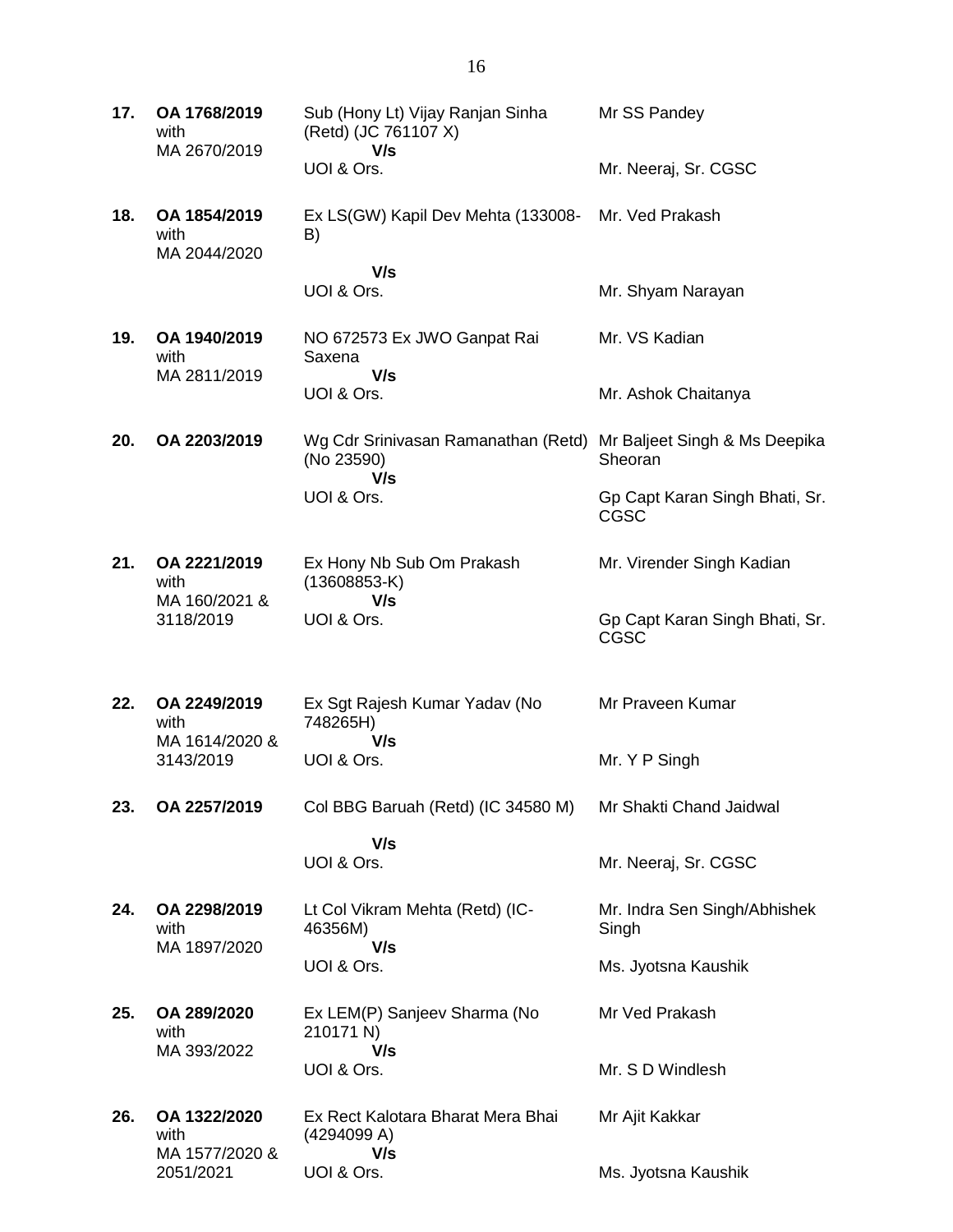| 27. | OA 1323/2020<br>with                   | Ex-JWO(AUP) Sanjay Kumar Sharma<br>(726766 H)                     | Mr Praveen Kumar                             |
|-----|----------------------------------------|-------------------------------------------------------------------|----------------------------------------------|
|     | MA 1578/2020 &<br>794/2021             | V/s<br>UOI & Ors.                                                 | Gp Capt Karan Singh Bhati, Sr<br><b>CGSC</b> |
| 28. | OA 1369/2020<br>with<br>MA 1620/2020   | Ex JWO Brijesh Singh Panwar (683885 Mr Praveen Kumar<br>H)<br>V/s |                                              |
|     |                                        | UOI & Ors.                                                        | Mr. Satya Ranjan Swain                       |
| 29. | OA 1370/2020<br>with<br>MA 1621/2020 & | Ex-LEM (R) Rajesh Kumar Singh<br>Yadav (Ser No. 132734-W)<br>V/s  | Mr. Praveen Kumar                            |
|     | 2184/2021                              | UOI & Ors.                                                        | Mr J S Rawat                                 |
| 30. | OA 1371/2020<br>with                   | Ex-HFO Surinder Singh (259713 K)                                  | Mr Praveen Kumar                             |
|     | MA 1622/2020                           | V/s<br>UOI & Ors.                                                 | Mr. Satya Ranjan Swain                       |
| 31. | OA 1384/2020<br>with<br>MA 2718/2021   | 749929-R JWO Josyula VSV<br>Prasadrao (Retd.)                     | Mr. A K Chaudhary                            |
|     |                                        | V/s<br>UOI & Ors.                                                 | Mr. S D Windlesh                             |
| 32. | OA 1397/2020<br>with                   | No. 4077711-Y Hav Ashok Kumar<br>(Retd.)                          | Ms. Archana Ramesh                           |
|     | MA 1664/2020 &<br>818/2021             | V/s<br>UOI & Ors.                                                 | Ms Jyotsna Kaushik                           |
| 33. | OA 1399/2020<br>with                   | Ex Sgt Binoy TD (795887-T)                                        | Mr Durgesh Kumar Sharma                      |
|     | MA 1666/2020 &<br>2930/2021            | V/s<br>UOI & Ors.                                                 | Mr J S Rawat                                 |
| 34. | OA 1417/2020<br>with                   | WO Raj Kishor Singh (Retd) (No<br>658200 A)                       | Mr BP Vaishnav & Associates                  |
|     | MA 1401/2022 &<br>1686/2020            | V/s<br>UOI & Ors.                                                 | Mr K K Tyagi                                 |
| 35. | OA 1418/2020<br>with                   | No. 625252-G Ex Sgt Ashok Sharma                                  | Mr. J P Sharma & Associates                  |
|     | MA 1687/2020 &<br>458/2022             | V/s<br>UOI & Ors.                                                 | Mr Rajesh Kumar Dass                         |
| 36. | OA 1958/2020<br>with                   | IC-35035P Col Jiwan Nath Mehrotra<br>(Retd)                       | Mr. I S Yadav                                |
|     | MA 1732/2021 &<br>2258/2020            | V/s<br>UOI & Ors.                                                 | Mr Prabodh Kumar                             |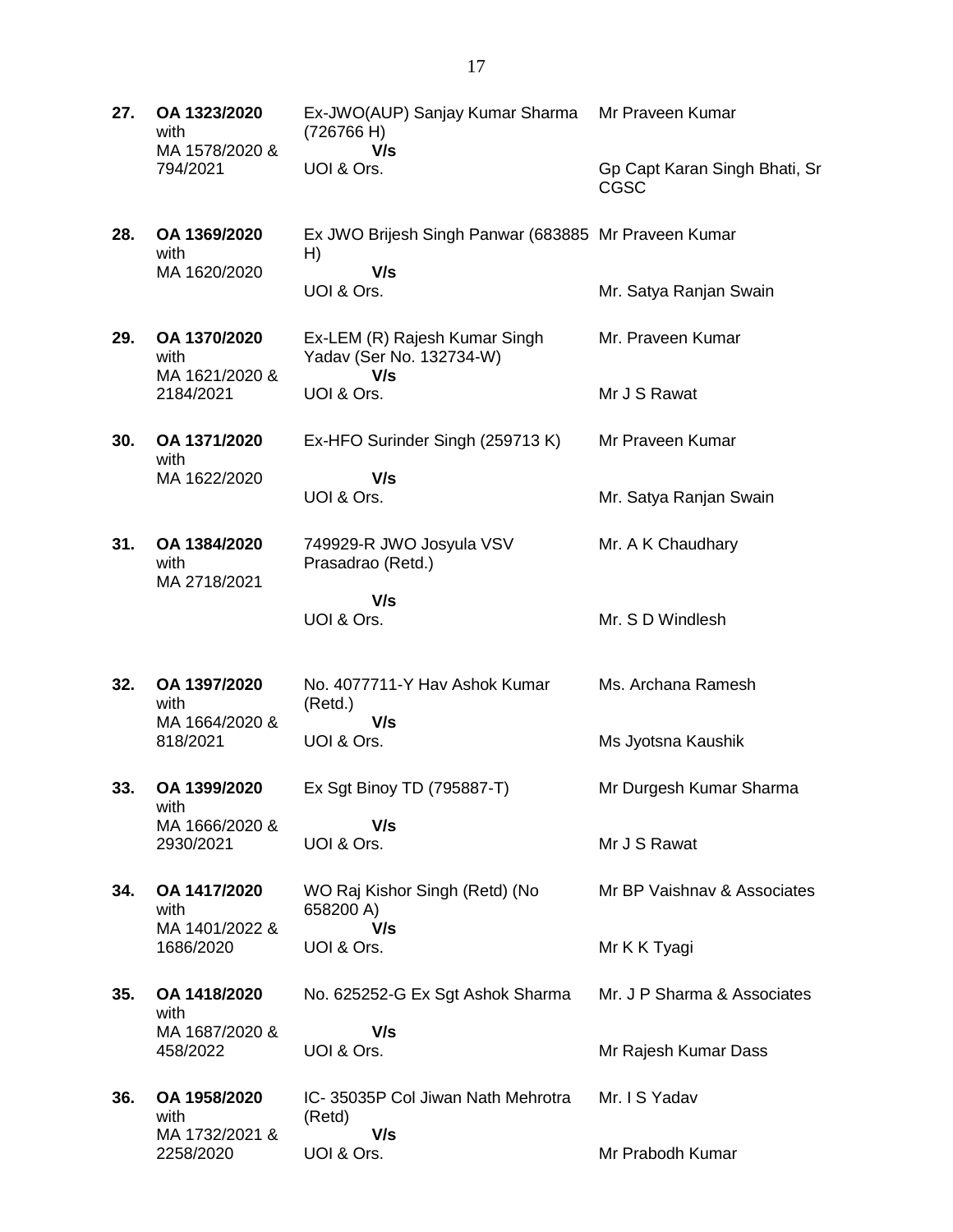**37. OA 1959/2020** with MA 2259/2020 Cdr AK Chaturvedi (Retd.) (70139-F)  **V/s** UOI & Ors. Mr Shakti Chand Jaidwal Dr Vijendra Singh Mahndiyan **38. OA 1960/2020** with MA 2476/2021 706601-H JWO Surender Kumar (Retd.)  **V/s** UOI & Ors. Mr. A.K. Chaudhary Mr SD Windlesh **39. OA 1963/2020** with MA 2266/2020 Ex NK Pramod Kumar Singh (2895723L) & Ors.  **V/s** UOI & Ors. Mr Virender Singh Kadian Mr Neeraj, Sr CGSC **40. OA 137/2021** with MA 147/2021 Ex Nk Gopal Thapa (5242144 H)  **V/s** UOI & Ors. Mr Virender Singh Kadian Dr. Vijendra Singh Mahndiyan **41. OA 147/2021** with MA 690/2022 (792175) Sgt Niraj Kumar (Retd)  **V/s** UOI & Ors. Mr Vikas Kochar Mr Prabodh Kumar **42. OA 151/2021** DR-10392M Col Om Prakash Mishra (Retd.)  **V/s** UOI & Ors. Mr R K Tripathi Gp Capt Karan Singh Bhati, Sr. CGSC **43. OA 520/2021** with MA 578/2021 (622561-K) HFL Rohitashwa Yadav (Retd)  **V/s** UOI & Ors. Mr A K Choudhary Mr. Ashok Chaitanya **44. OA 527/2021** with MA 3006/2021 & 588/2021 Ex Sub Maj Lalan Kumar (JC 326757- Y)  **V/s** UOI & Ors. Mr Ved Prakash & Devendra Kumar Mr J S Yadav **45. OA 530/2021** with MA 589/2021 (87622 R) CDR R S Bisht (Retd)  **V/s** UOI & Ors. Mr Ved Prakash & Mr Devendra Kumar Mr D K Sabat **46. OA 545/2021** with MA 604/2021 Ex Nk Balram Singh (ser No 14470059F)  **V/s** Mr Praveen Kumar

Mr Rajeev Kumar

UOI & Ors.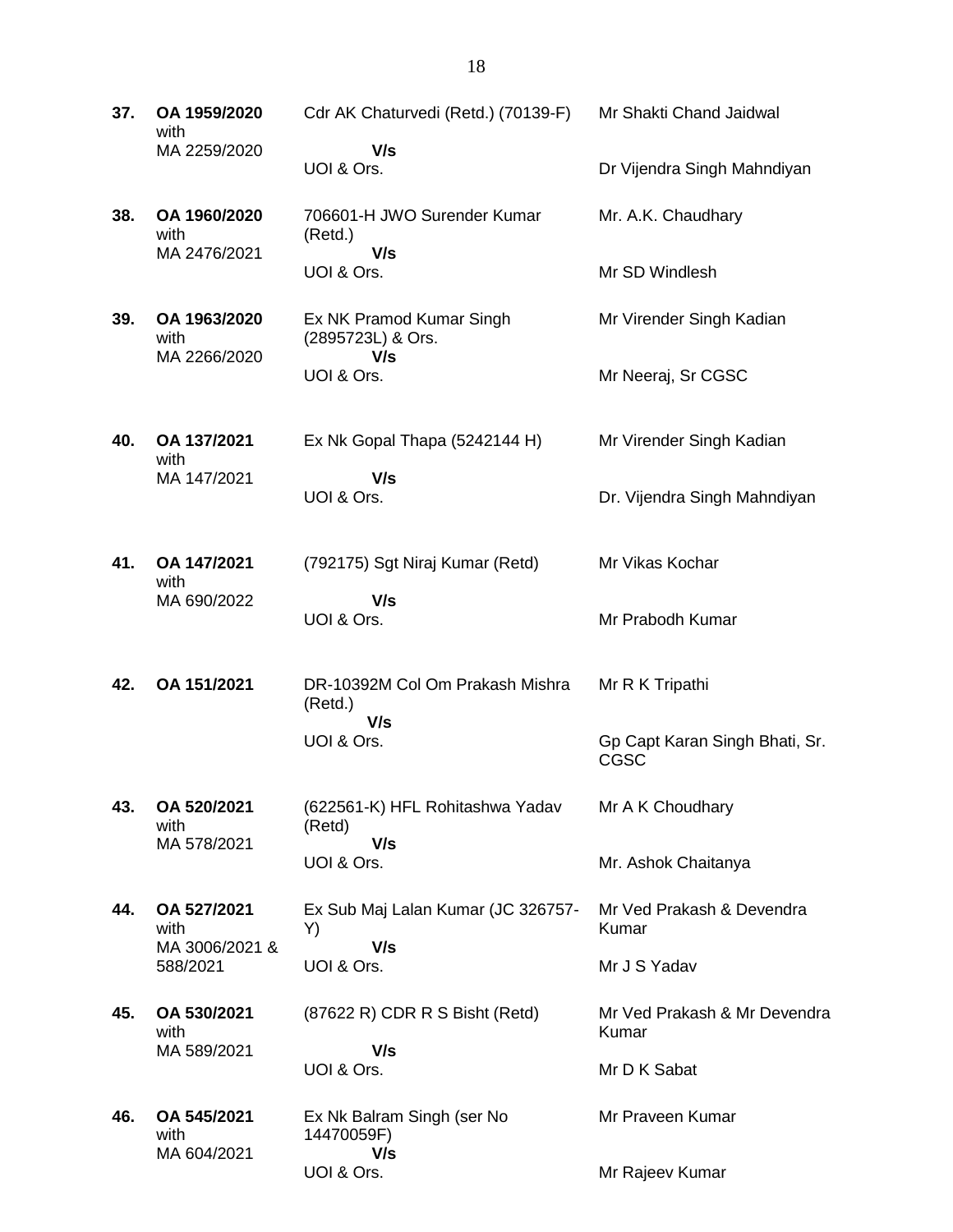| 47. | OA 557/2021<br>with<br>MA 616/2021   | (666326 H) MWO (HFO) Umesh<br>Chandra Rai (Retd)<br>V/s                 | Mr A K Chaudhary           |
|-----|--------------------------------------|-------------------------------------------------------------------------|----------------------------|
|     |                                      | UOI & Ors.                                                              | Mr Prabodh Kumar           |
| 48. | OA 558/2021<br>with<br>MA 618/2021   | 780153-S Sgt Girish Kumar Upadhyay<br>(Retd.)<br>V/s                    | Mr Bipin Bihari            |
|     |                                      | UOI & Ors.                                                              | Mr Satya Ranjan Swain      |
| 49. | OA 559/2021<br>with                  | Ex Sgt Amitav Pal (No 742002 A)                                         | Mr Praveen Kumar           |
|     | MA 619/2021                          | V/s<br>UOI & Ors.                                                       | Mr Satya Ranjan Swain      |
| 50. | OA 562/2021<br>with<br>MA 717/2022   | Lt Cdr Pramod Dutta (70376-W)<br>(Retd.)                                | Mr. Ajit Kakkar            |
|     |                                      | V/s<br>UOI & Ors.                                                       | Mr K K Tyagi               |
| 51. | OA 1743/2021                         | JWO Pankaj Kumar (Retd) (739886-L)                                      | Mr Raj Kumar               |
|     |                                      | V/s<br>UOI & Ors.                                                       | Mr. Avdhesh Kumar Singh    |
| 52. | OA 1746/2021<br>with<br>MA 1701/2021 | Ex Rect Joshi Anand Kumar Ramesh<br>Chandra (No 22050061 P)<br>V/s      | Mr Ajit Kakkar & Associate |
|     |                                      | UOI & Ors.                                                              | Ms. Jyotsna Kaushik        |
| 53. | OA 1752/2021                         | <b>JWO Deepak Kumar Retd(741094)</b>                                    | Mr Manoj Kumar Gupta       |
|     |                                      | V/s<br>UOI & Ors.                                                       | Mr. Harish V Shankar       |
| 54. | OA 1757/2021<br>with                 | Ex MWO (HFO) Kaushal Kumar Tiwari Mr Virender Singh Kadian<br>(635621G) |                            |
|     | MA 1716/2021 &<br>964/2022           | V/s<br>UOI & Ors.                                                       | Mr. K K Tyagi              |
| 55. | OA 1759/2021<br>with<br>MA 342/2022  | Ex Rect / Clk SD Virender Singh (Nos<br>5758869P)<br>V/s                | Mr J P Sharma              |
|     |                                      | UOI & Ors.                                                              | Mr. Prabodh Kumar          |
| 56. | OA 1760/2021<br>with                 | Ex Sgt Md Amanul Haque (688582R)                                        | Mr V S Kadian              |
|     | MA 1717/2021 &<br>963/2022           | V/s<br>UOI & Ors.                                                       | Mr. K K Tyagi              |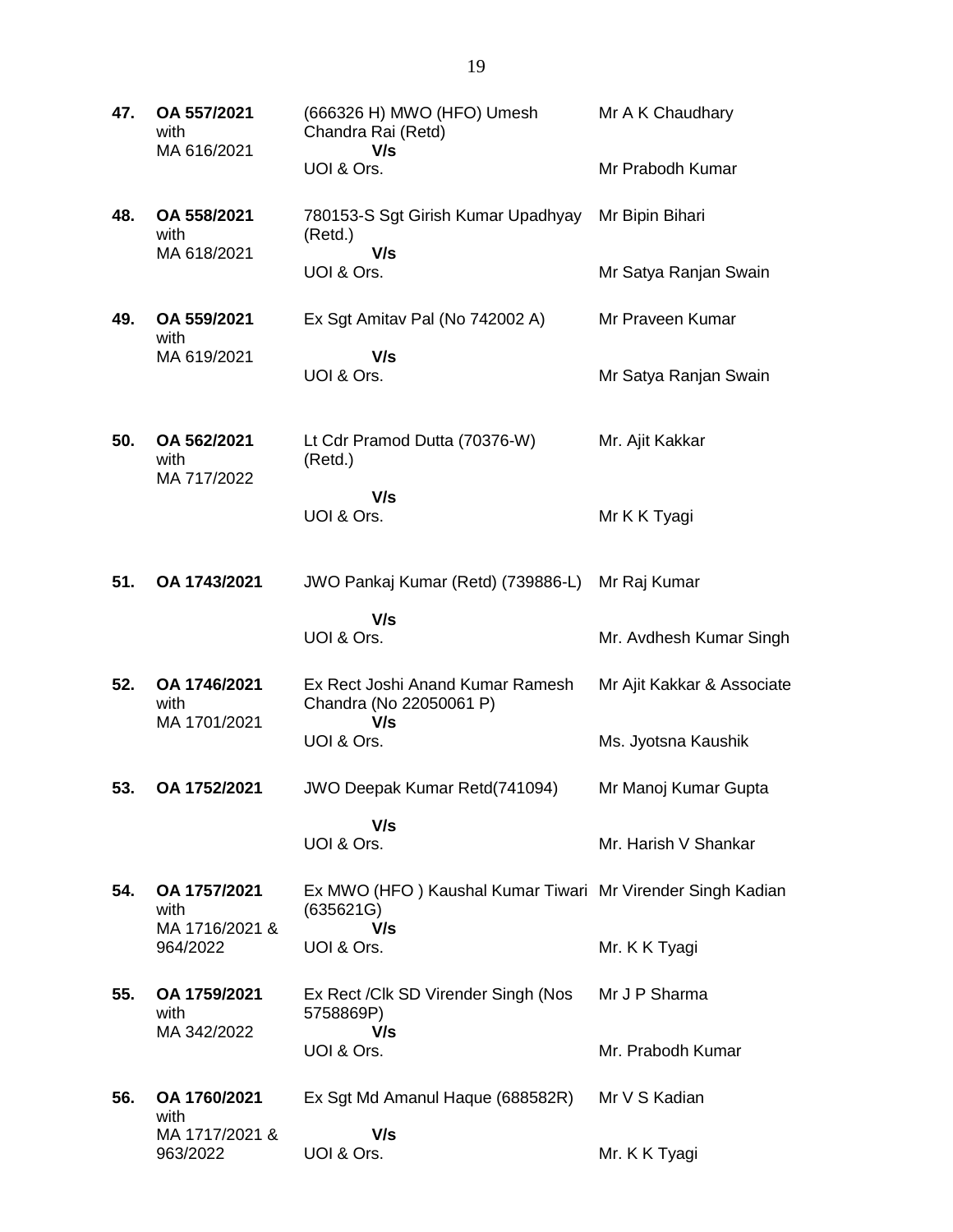**57. OA 1765/2021** with MA 1718/2021 Ex WO Indradeo Singh (636224R)  **V/s** UOI & Ors. Mr V S Kadian Mr. Y P Singh **58. OA 1770/2021** with MA 1721/2021 775042 Sgt Sanjeev Kumar (Retd)  **V/s** UOI & Ors. Mr Manoj Kr Gupta Mr. Rajeev Kumar **59. OA 2188/2021** with MA 2288/2021 Ex Hav Hony Nb Sub Harendra Singh (14535267 M)  **V/s** UOI & Ors. Mr Virender Singh Kadian Mr Anil Gautam **60. OA 2204/2021** with MA 2312/2021 Ex Sgt Vimal Rawat (797136 B)  **V/s** UOI & Ors. Mr Kritendra Tiwari Mr Arvind Kumar **61. OA 2349/2021** JWO Raj Singh (Retd) (No 680635 R)  **V/s** UOI & Ors. Mr Ramniwas Bansal Mr. Anil Gautam **62. OA 2350/2021** Lt Col KM Gopalakrishnan Nair (Retd) (TC 31308 P)  **V/s** UOI & Ors. Mr Indra Sen Singh & Ms Kirtika **Chhatwal** Mr. Neeraj, Sr CGSC **63. OA 2359/2021** with MA 2463/2021 & 903/2022 Ex L/Nk Mohd Kabir (15562986-L)  **V/s** UOI & Ors. Mr Ajit Kakkar & Associates Mr. Shyam Narayan **Pleadings Complete 64. OA 650/2016** with MA 468/2016 Ex Rect Bhim Singh  **V/s** UOI & Ors. Mr. V S Kadian Mr SD Windlesh **65. OA 694/2016** Lt Cdr Sarvesh (Retd)  **V/s** UOI & Ors. Mr Ankur Chhibber Ms Jytosana Kaushik **66. OA 968/2016** Sep Kuldeep Singh  **V/s** UOI & Ors. Mr. V S Kadian Mr Prabodh Kumar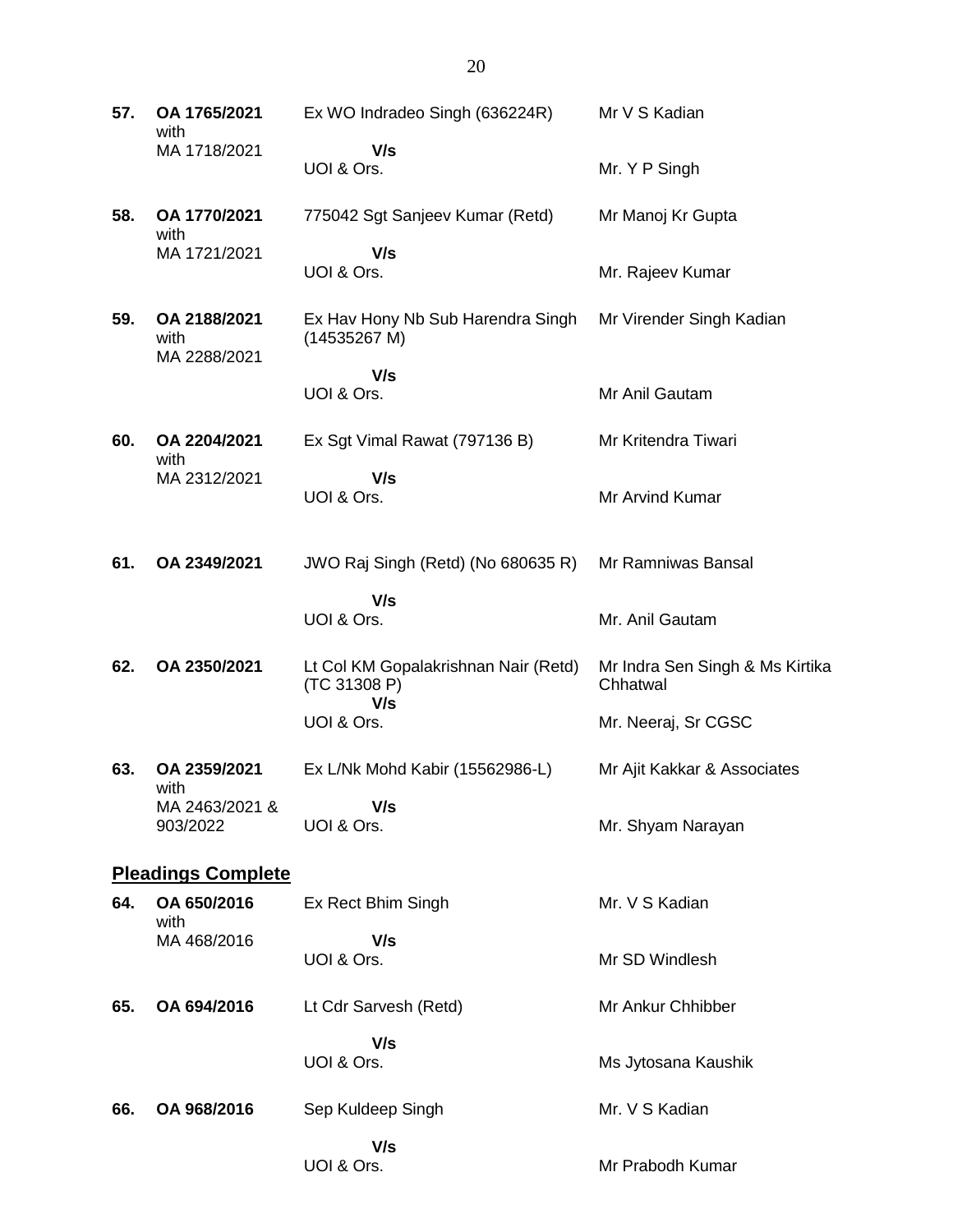| 67. | OA 1463/2016                | Maj Upwan Saini (Retd)                         | Mr. Rajesh Nandal                                             |
|-----|-----------------------------|------------------------------------------------|---------------------------------------------------------------|
|     |                             | V/s<br>UOI & Ors.                              | Mr. SD Windlesh                                               |
| 68. | OA 1495/2016                | Maj Rajeev Kumar (Released)                    | Mr. Nikhil Palli, Ms. Ankita<br>Patnaik & Ms. Garima Sachdeva |
|     |                             | V/s<br>UOI & Ors.                              | Mr Prabodh Kumar                                              |
| 69. | OA 796/2017<br>with         | Ex Hav Ram Pravesh Singh                       | Mr VS Kadian                                                  |
|     | MA 639/2017                 | V/s<br>UOI & Ors.                              | Dr. Vijendra Singh Mahndiyan                                  |
| 70. | OA 1603/2017                | IC-55574M Maj Prince Jose (Retd)               | Mr. S S Pandey                                                |
|     |                             | V/s<br>UOI & Ors.                              | Mr SD Windlesh                                                |
| 71. | OA 2075/2017                | No.6894696Y Ex Nk/Skt Ram Raj<br>Goyal         | Mr. J P Sharma                                                |
|     |                             | V/s<br>UOI & Ors.                              | Mr. V S Tomar                                                 |
| 72. | OA 44/2018<br>with          | SS-39598A Capt Deepesh Kumar<br>Gambhir (Retd) | Ms. Anushree Kapadia                                          |
|     | MA 31/2018                  | V/s<br>UOI & Ors.                              | Mr V Pattabhi Ram                                             |
| 73. | OA 1438/2018<br>with        | Ex Nk Ami Lal (No 2872730P)                    | Mr JP Sharma & Associates                                     |
|     | MA 1935/2018 &<br>1936/2018 | V/s<br>UOI & Ors.                              | Mr. Shyam Narayan                                             |
| 74. | OA 1638/2018<br>with        | Ex Sgt Devendra Singh (No 724872H)             | Mr Ajit Kakkar                                                |
|     | MA 1580/2019                | V/s<br>UOI & Ors.                              | Dr. Vijendra Singh Mahndiyan                                  |
| 75. | OA 1674/2018<br>with        | No. 4588236W Ex Rect Yogesh Singh              | Ms. Archana Ramesh                                            |
|     | MA 1816/2018                | V/s<br>UOI & Ors.                              | Ms. Jyotsna Kaushik                                           |
| 76. | OA 1677/2018                | Cdr Mahipal Singh (Retd) (No 83981-<br>R)      | Mr Santosh Kumar Pandey                                       |
|     |                             | V/s<br>UOI & Ors.                              | Mr. Arvind Patel                                              |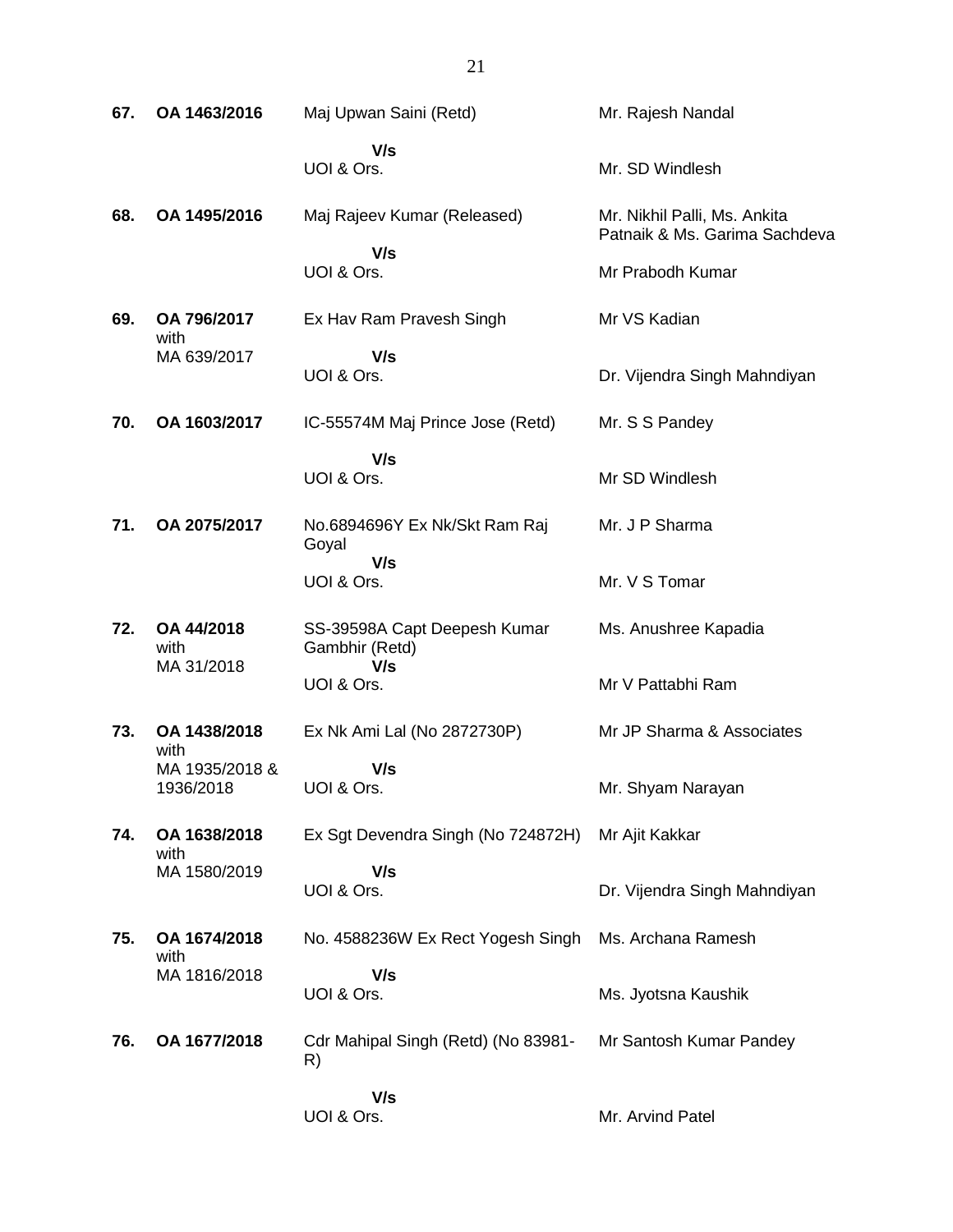| 77. | OA 1718/2018                         | IC-64671L Maj Abhishek Roy (Retd.)                           | Mr. Indra Sen Singh/Abhishek<br>Singh |
|-----|--------------------------------------|--------------------------------------------------------------|---------------------------------------|
|     |                                      | V/s<br>UOI & Ors.                                            | Ms. Jyotsna Kaushik                   |
| 78. | OA 1754/2018                         | HFO Girija Shankar Shukla (Retd) (No<br>609101K)<br>V/s      | Mr Praveen Kumar                      |
|     |                                      | UOI & Ors.                                                   | Mr. Prabodh Kumar                     |
| 79. | OA 1818/2018<br>with<br>MA 2020/2018 | Ex Nk Jay Prakash Gupta (No<br>7773020K)<br>V/s              | Mr US Maurya                          |
|     |                                      | UOI & Ors.                                                   | Mr. J S Yadav                         |
| 80. | OA 1874/2018                         | Ex Rect Sonu Phogat (No 14946568K)                           | Mr SM Dalal                           |
|     |                                      | V/s<br>UOI & Ors.                                            | Mr. Rajesh Kumar Das                  |
| 81. | OA 2050/2018<br>with                 | Ex CHEAP Neeraj Kumar (NO 180553) Mr. Ved Prakash            |                                       |
|     | MA 2259/2018                         | V/s<br>UOI & Ors.                                            | Mr. Harish V Shankar                  |
| 82. | OA 2051/2018<br>with                 | Ex MC HA II Venkata Subbaraju<br>Mentena (No 181745H)<br>V/s | Mr Ved Prakash                        |
|     | MA 2260/2018                         | UOI & Ors.                                                   | Mr. Arvind Patel                      |
| 83. | OA 30/2019                           | Smt. Suman Devi                                              | Mr. Santosh Narayan Singh             |
|     |                                      | V/s<br>UOI & Ors.                                            | Mr. Arvind Patel                      |
| 84. | OA 134/2019<br>with                  | HFL Lalji Singh (Retd) (No 272096)                           | Mr Virender Singh Kadian              |
|     | MA 549/2019                          | V/s<br>UOI & Ors.                                            | Mr. K K Tyagi                         |
| 85. | OA 136/2019                          | Ex HFO (MWO) Anant Kumar Mudgal<br>(No 625684 N)<br>V/s      | Mr Virender Singh Kadian              |
|     |                                      | UOI & Ors.                                                   | Mr Shyam Narayan                      |
| 86. | OA 139/2019<br>with<br>MA 553/2019   | Ex Sgt Dhananjay Kumar Singh (No<br>775233)<br>V/s           | Mr Virender Singh Kadian              |
|     |                                      | UOI & Ors.                                                   | Mr Arvind Patel                       |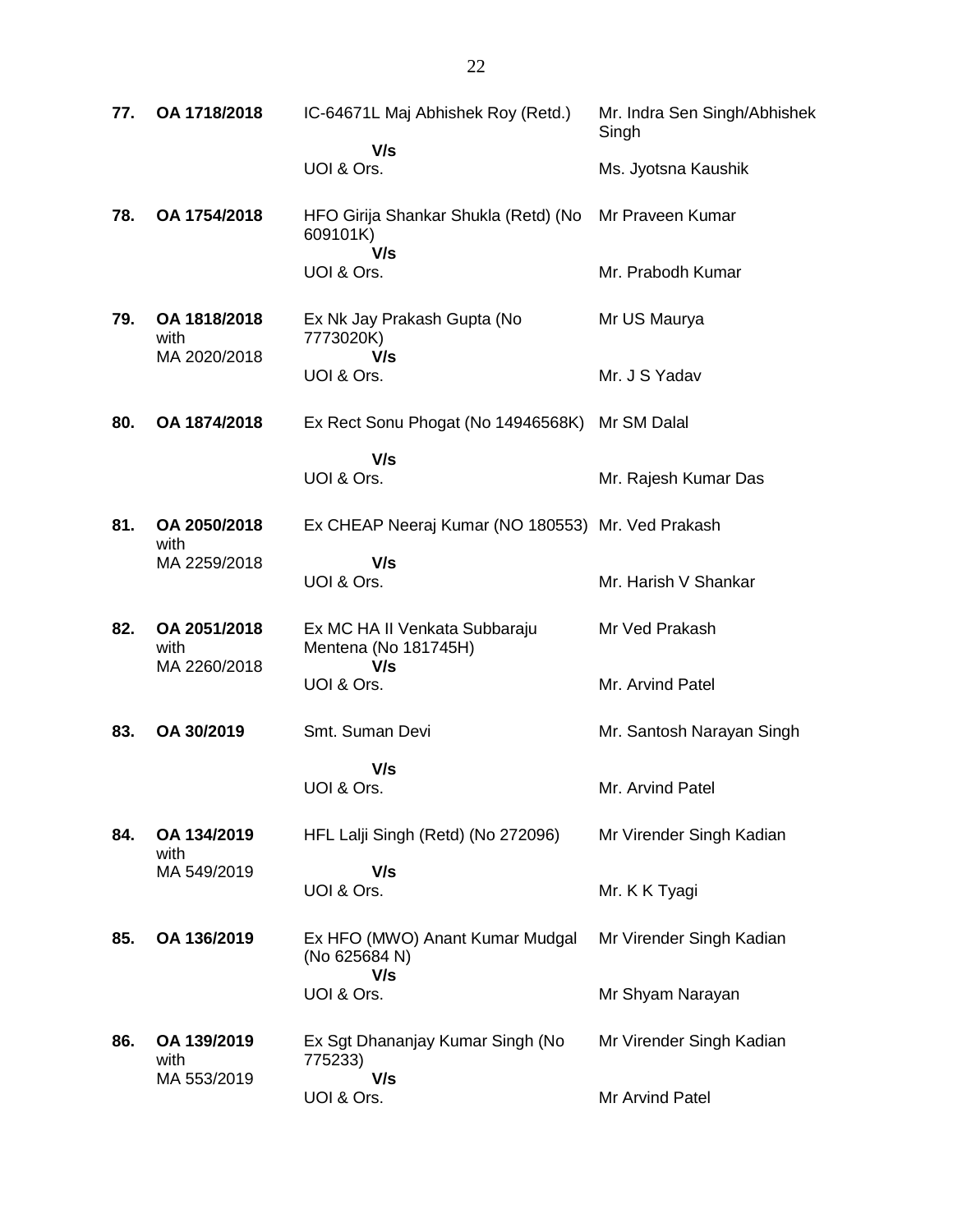| 87. | OA 234/2019<br>with                  | AVM AK Bhattacharya (No 16322G)<br>(Retd)                    | Mr Virender Singh Kadian                      |
|-----|--------------------------------------|--------------------------------------------------------------|-----------------------------------------------|
|     | MA 676/2019                          | V/s<br>UOI & Ors.                                            | Mr. Arvind Kumar                              |
| 88. | OA 579/2019                          | L/Nk Ganesh Bahadur Rana (Retd)<br>(No 5334681)<br>V/s       | Mr SS Pandey & Associates                     |
|     |                                      | UOI & Ors.                                                   | Mr Prabodh Kumar                              |
| 89. | OA 856/2019<br>with<br>MA 1500/2019  | LS RP-II Manish Kumar (No 134718B)<br>(Retd)                 | Mr. Manoj Kumar Gupta                         |
|     |                                      | V/s<br>UOI & Ors.                                            | Mr. Arvind Patel                              |
| 90. | OA 1769/2019<br>with<br>MA 2671/2019 | Ex Sub (Hony Lt) Vishwanath Thakur<br>(JC 749200 M)<br>V/s   | Mr Manoj Kr Gupta                             |
|     |                                      | UOI & Ors.                                                   | Mr. Shyam Narayan                             |
| 91. | OA 1827/2019                         | Ex JWO Ramesh Kumar (742808-A)                               | Mr. Ajit Kakkar & Associates                  |
|     |                                      | V/s<br>UOI & Ors.                                            | Mr. K K Tyagi                                 |
| 92. | OA 2006/2019                         | No. 679308 Ex Sgt Kandasamy<br>Muthuselvan                   | Mr. Ramautar Sharma                           |
|     |                                      | V/s<br>UOI & Ors.                                            | Mr. Anil Gautam                               |
| 93. | OA 2179/2019                         | No. 14357565-Y Ex Gnr Vivek Pal                              | Mr. Virender Singh Kadian                     |
|     |                                      | V/s<br>UOI & Ors.                                            | Ms. Barkha Babbar                             |
| 94. | OA 2205/2019                         | Ex HFO Ved Prakash Shukla (638864) Mr. Virender Singh Kadian |                                               |
|     |                                      | V/s<br>UOI & Ors.                                            | Gp Capt Karan Singh Bhati, Sr.<br><b>CGSC</b> |
| 95. | OA 292/2020<br>with                  | Hav Rajesh Kumar (Retd) (No<br>14810844F)                    | Ms Archana Ramesh                             |
|     | MA 382/2020                          | V/s<br>UOI & Ors.                                            | Mr. Arvind Patel                              |
| 96. | OA 463/2020                          | Ex Sgt Krishna Kumar Tripathi<br>$(747405-R)$<br>V/s         | Mr. Praveen Kumar                             |
|     |                                      | UOI & Ors.                                                   | Mr. Arvind Patel                              |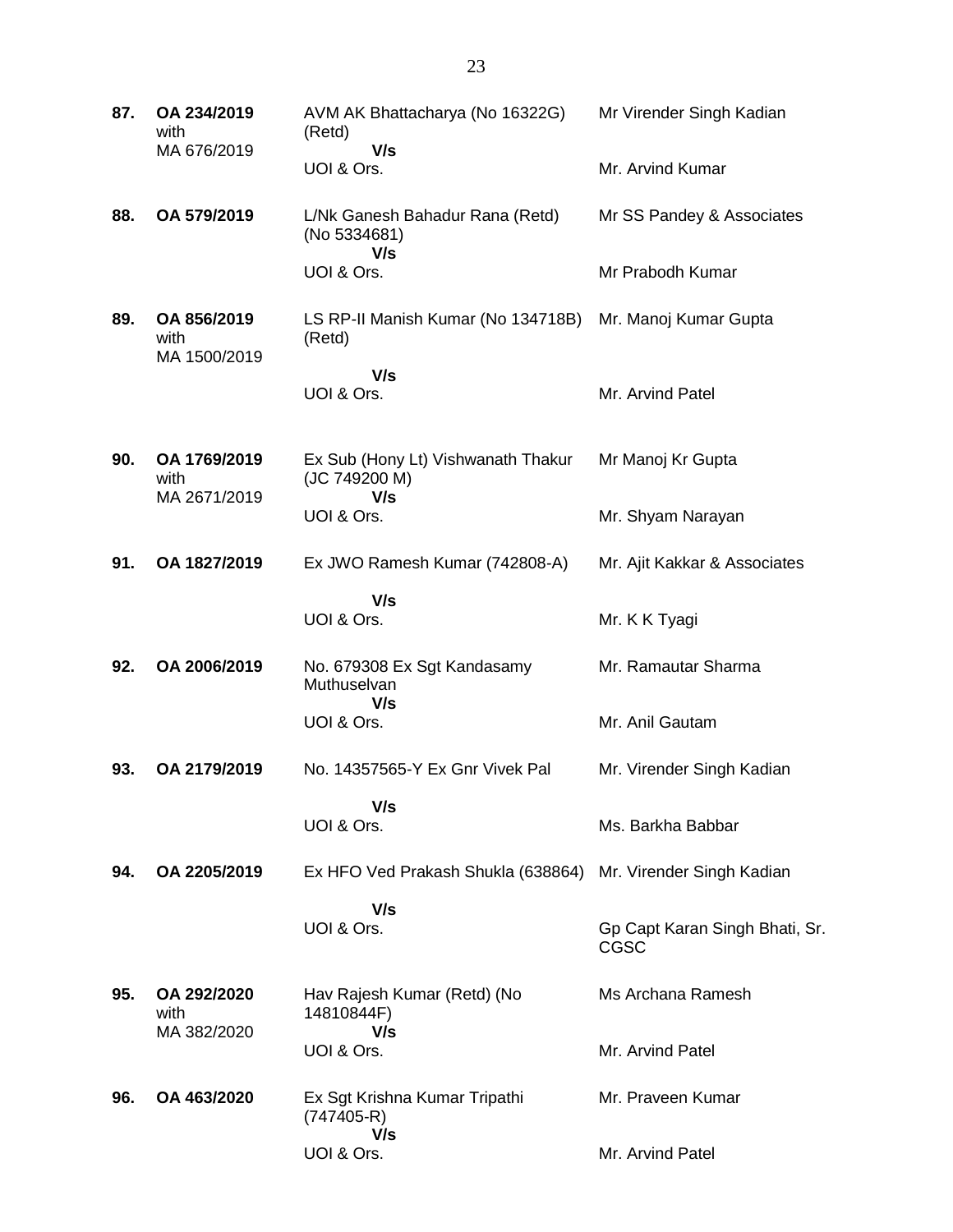| 97. | OA 464/2020                          | Gp Capt Jarnail Singh Boparai (Retd)<br>(No 18610) | Mr Baljeet Singh & Deepika<br>Sheoran |
|-----|--------------------------------------|----------------------------------------------------|---------------------------------------|
|     |                                      | V/s<br>UOI & Ors.                                  | None                                  |
| 98. | OA 909/2020<br>with                  | Ex L/Nk Vijender (2698538-Y)                       | Mr. Ved Prakash                       |
|     | MA 1029/2020                         | V/s<br>UOI & Ors.                                  | Mr. Y P Singh                         |
| 99. | OA 1321/2020<br>with<br>MA 1576/2020 | Ex JWO Sankaran Kuttan N Potty<br>(676541 K)       | Mr Praveen Kumar                      |
|     |                                      | V/s<br>UOI & Ors.                                  | Mr. Arvind Kumar                      |
|     | 100. OA 1324/2020<br>with            | Ex Sep Bahader Singh (NO. 1554663-<br>X)           | Mr Ved Prakash                        |
|     | MA 1579/2020                         | V/s<br>UOI & Ors.                                  | Mr. Arvind Kumar                      |
|     | 101. OA 1385/2020<br>with            | HFO Mohan Singh Rathore (Retd)<br>$(657957 - G)$   | Mr AK Chaudhary                       |
|     | MA 1627/2020                         | V/s<br>UOI & Ors.                                  | Mr. J S Yadav                         |
|     | 102. OA 1398/2020<br>with            | Ex Sgt Manoj KL (724721 G)                         | Mr Durgesh Kumar Sharma               |
|     | MA 1665/2020                         | V/s<br>UOI & Ors.                                  | Dr Vijendra Singh Mahndiyan           |
|     | 103. OA 1400/2020<br>with            | Ex HFO(MWO) Lal Ji Yadav (649307-<br>K)            | Mr Durgesh Kumar Sharma               |
|     | MA 1667/2020                         | V/s<br>UOI & Ors.                                  | Mr Rajeev Kumar                       |
|     | 104. OA 1974/2020<br>with            | Smt Kamla Devi                                     | Mr A K Trivedi & Yogesh Sharma        |
|     | MA 2282/2020                         | V/s<br>UOI & Ors.                                  | Mr. Anil Gautam                       |
|     | 105. OA 128/2021<br>with             | Ex JWO (AUP) Ram Deo Singh (No<br>625683 S)        | Mr Prem Kumar                         |
|     | MA 136/2021                          | V/s<br>UOI & Ors.                                  | Mr J S Rawat                          |
|     | 106. OA 156/2021                     | Ex WO Mitrabhanu Pradhan (796683<br>T)             | Mr Ved Prakash                        |
|     |                                      | V/s<br>UOI & Ors.                                  | Ms Suman Chauhan                      |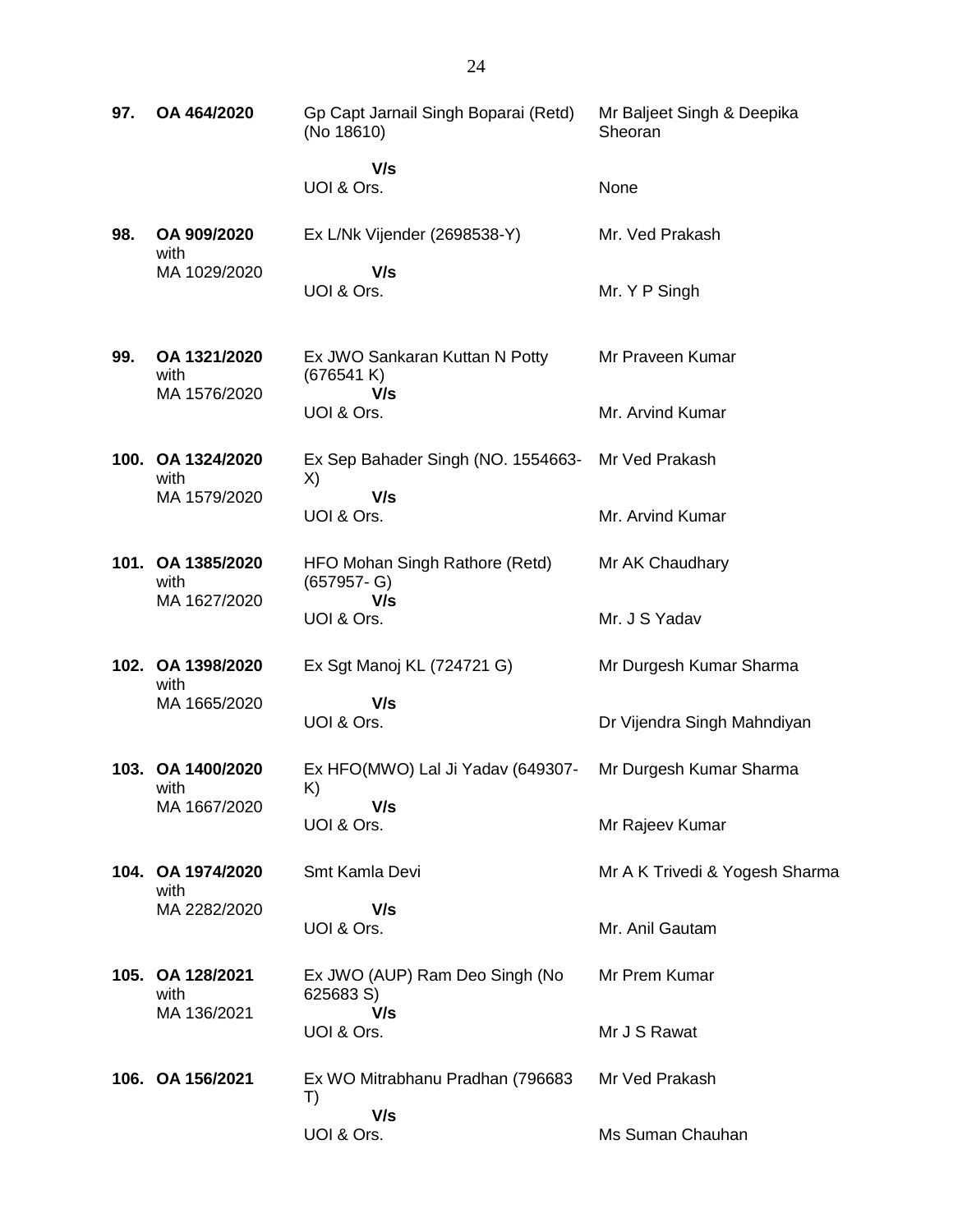| 107 | OA 158/2021                                 | No 627902 WO Bajarangi Ram (Retd)                                              | Mr Manoj Kr Gupta                                          |
|-----|---------------------------------------------|--------------------------------------------------------------------------------|------------------------------------------------------------|
|     |                                             | V/s<br>UOI & Ors.                                                              | Mr Arvind Patel                                            |
|     | 108. OA 193/2021<br>with                    | 725386- R JWO Rajeev Mittal Retd                                               | Mr Arun Kumar Chaudhary                                    |
|     | MA 233/2021                                 | V/s<br>UOI & Ors.                                                              | Ms. Suman Chauhan                                          |
|     | 109. OA 529/2021                            | Ex Hav Prakash Sharma (4274295 Y)                                              | Mr Ved Prakash & Mr Devendra<br>Kumar                      |
|     |                                             | V/s<br>UOI & Ors.                                                              | Mr Arvind Patel                                            |
|     | 110. OA 2205/2021<br>with<br>MA 2313/2021 & | Ex Sgt Dinesh Chandra Vidyarathi<br>(751214)<br>V/s                            | Mr Baljeet Singh & Deepika<br>Sheoran                      |
|     | 920/2022                                    | UOI & Ors.                                                                     | Ms Jyotsna Kaushik                                         |
|     | 111. OA 2366/2021<br>with                   | Ex Sub Maj Apputty P (JC-372155 K)                                             | Mr Kritendra Tiwari                                        |
|     | MA 2475/2021                                | V/s<br>UOI & Ors.                                                              | Mr. Rajesh Kumar Das                                       |
|     | 112. OA 2490/2021                           | Kamal Sehgal D/O Hony (Flt Lt) ML<br>Bhalla (Retd) 220962-G<br>V/s             | Mr Ajit Kakkar & Associates                                |
|     |                                             | UOI & Ors.                                                                     | Mr Anil Gautam for R-1 to R-4<br>and Mr U S Maurya for R-5 |
|     | 113. OA 2553/2021<br>with                   | Ex Nb Sub Sasidharan V (844400N)                                               | Mr V S Kadian                                              |
|     | MA 2699/2021                                | V/s<br>UOI & Ors.                                                              | Mr. Rajesh Kumar Das                                       |
|     | 114. OA 2562/2021<br>with                   | Ex Hav G Murugan (6485486 K)                                                   | Mr Praveen Kumar                                           |
|     | MA 2709/2021                                | V/s<br>UOI & Ors.                                                              | Mr. Avdhesh Kumar Singh                                    |
|     | 115. OA 2821/2021<br>with<br>MA 3023/2021   | Air CMDE Kishore Kumar Singh 18736 Mr Ajit Kakkar & Assocites<br>AE (M) (Retd) |                                                            |
|     |                                             | V/s<br>UOI & Ors.                                                              | Mr. Rajeev Kumar                                           |
|     | <b>FOR FINAL HEARING</b>                    |                                                                                |                                                            |
|     | 116. OA 185/2019                            | No 783053 Ex Sgt Saurabh Kumar                                                 | Mr. Gyan Chandra Triparthi                                 |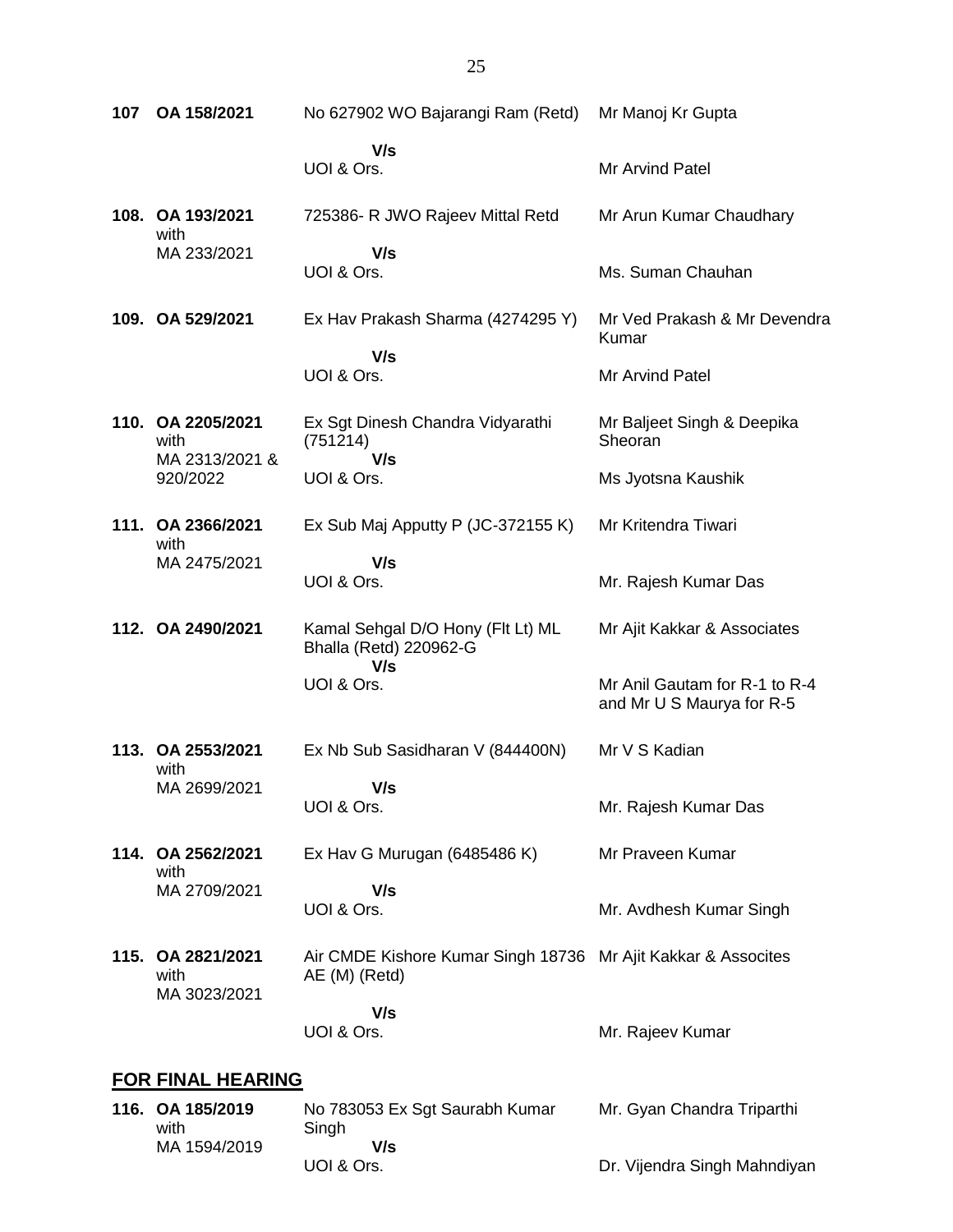# **MATTERS FROM REGULAR LIST**

**117. OA 574/2014** Wg Cdr Amitabh S Saxena Mr. Rajiv Manglik

> **V/s** UOI & Ors.

Mr Harish V Shankar for R 1-3 None for R-4-6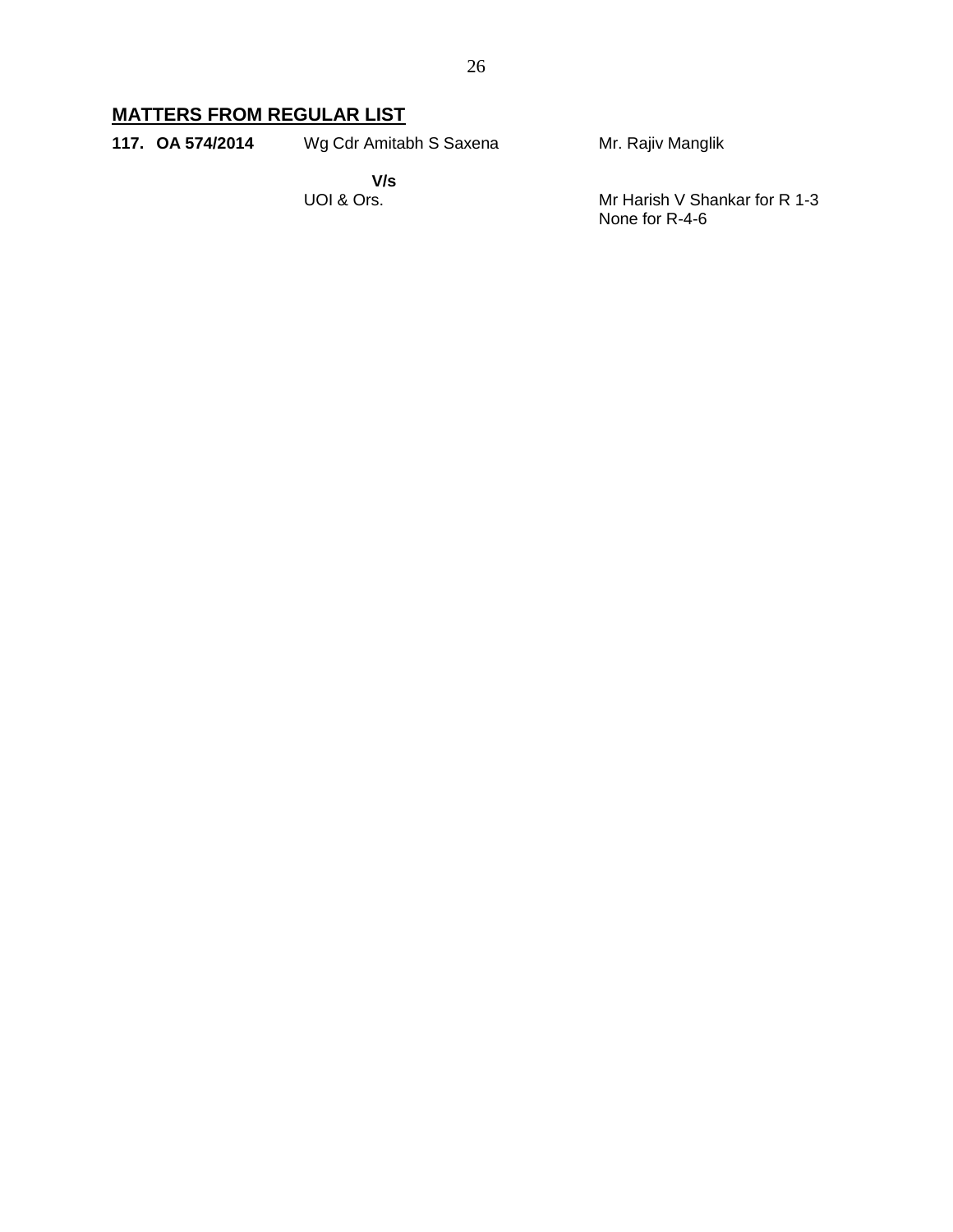**Date: 24-05-2022**

**Timing: 10:30 AM to 01.00 PM & 02.00 PM to 04.30 PM**

## **COURT No. 3 (First Floor)**

## **THIS BENCH WILL ASSEMBLE FROM 11.00 AM TO 1.00 PM**

### **CORAM:**

### **HON'BLE MS. JUSTICE ANJANA MISHRA HON'BLE LT. GEN. P. M. HARIZ**

### **THIS MATTER SHALL BE TAKEN THROUGH VIRTUAL HEARING**

#### **Link for Virtual Hearing Court No. 3:**

[https://teams.microsoft.com/l/meetup](https://teams.microsoft.com/l/meetup-join/19%3ameeting_ODgyMjEyMzUtNTNiYy00Y2I5LWI1ZGItMjAxNTM4N2I2NDlk%40thread.v2/0?context=%7b%22Tid%22%3a%22fc4c6c05-6869-467f-a6f3-f24992686fb3%22%2c%22Oid%22%3a%2202997333-9a59-4ac9-b7cf-205d2fa1df55%22%7d)[join/19%3ameeting\\_ODgyMjEyMzUtNTNiYy00Y2I5LWI1ZGItMjAxNTM4N2I2NDlk%40thr](https://teams.microsoft.com/l/meetup-join/19%3ameeting_ODgyMjEyMzUtNTNiYy00Y2I5LWI1ZGItMjAxNTM4N2I2NDlk%40thread.v2/0?context=%7b%22Tid%22%3a%22fc4c6c05-6869-467f-a6f3-f24992686fb3%22%2c%22Oid%22%3a%2202997333-9a59-4ac9-b7cf-205d2fa1df55%22%7d) [ead.v2/0?context=%7b%22Tid%22%3a%22fc4c6c05-6869-467f-a6f3](https://teams.microsoft.com/l/meetup-join/19%3ameeting_ODgyMjEyMzUtNTNiYy00Y2I5LWI1ZGItMjAxNTM4N2I2NDlk%40thread.v2/0?context=%7b%22Tid%22%3a%22fc4c6c05-6869-467f-a6f3-f24992686fb3%22%2c%22Oid%22%3a%2202997333-9a59-4ac9-b7cf-205d2fa1df55%22%7d) [f24992686fb3%22%2c%22Oid%22%3a%2202997333-9a59-4ac9-b7cf-205d2fa1df55%22%7d](https://teams.microsoft.com/l/meetup-join/19%3ameeting_ODgyMjEyMzUtNTNiYy00Y2I5LWI1ZGItMjAxNTM4N2I2NDlk%40thread.v2/0?context=%7b%22Tid%22%3a%22fc4c6c05-6869-467f-a6f3-f24992686fb3%22%2c%22Oid%22%3a%2202997333-9a59-4ac9-b7cf-205d2fa1df55%22%7d)

|    | S. No. Case No.          | <b>Parties Name</b>                                 | <b>Advocate for Petitioner /</b><br><b>Respondents</b> |
|----|--------------------------|-----------------------------------------------------|--------------------------------------------------------|
|    | <b>ADMISSION MATTERS</b> |                                                     |                                                        |
| 1. | OA 2777/2021             | Hav /Clk (SD) Ravinder Siwach<br>(15713513M)<br>V/s | Mr J P Sharma & Associates                             |
|    |                          | UOI & Ors.                                          | Mr K K Tyagi                                           |
| 2. | OA 109/2022<br>with      | Wg Cdr Ankur Choudhary (28705-F)<br>F(P)            | Mr Ajit Kakkar & Associates                            |
|    | MA 684/2022              | V/s<br>UOI & Ors.                                   | Gp Capt Karan Singh Bhati, Sr<br><b>CGSC</b>           |
| 3. | OA 189/2022              | GNR (DMT) Ritek 21015640 M                          | Mr S N Sharma & Aman Mudgal                            |
|    |                          | V/s                                                 |                                                        |
|    |                          | UOI & Ors.                                          | Mr Avdhesh Kumar Singh                                 |
| 4. | OA 480/2022              | Ex Sep Rohit Gujran (2511359 W)                     | Mr Virender Singh Kadian                               |
|    |                          | V/s                                                 |                                                        |
|    |                          | UOI & Ors.                                          | Ms. Barkha Babbar                                      |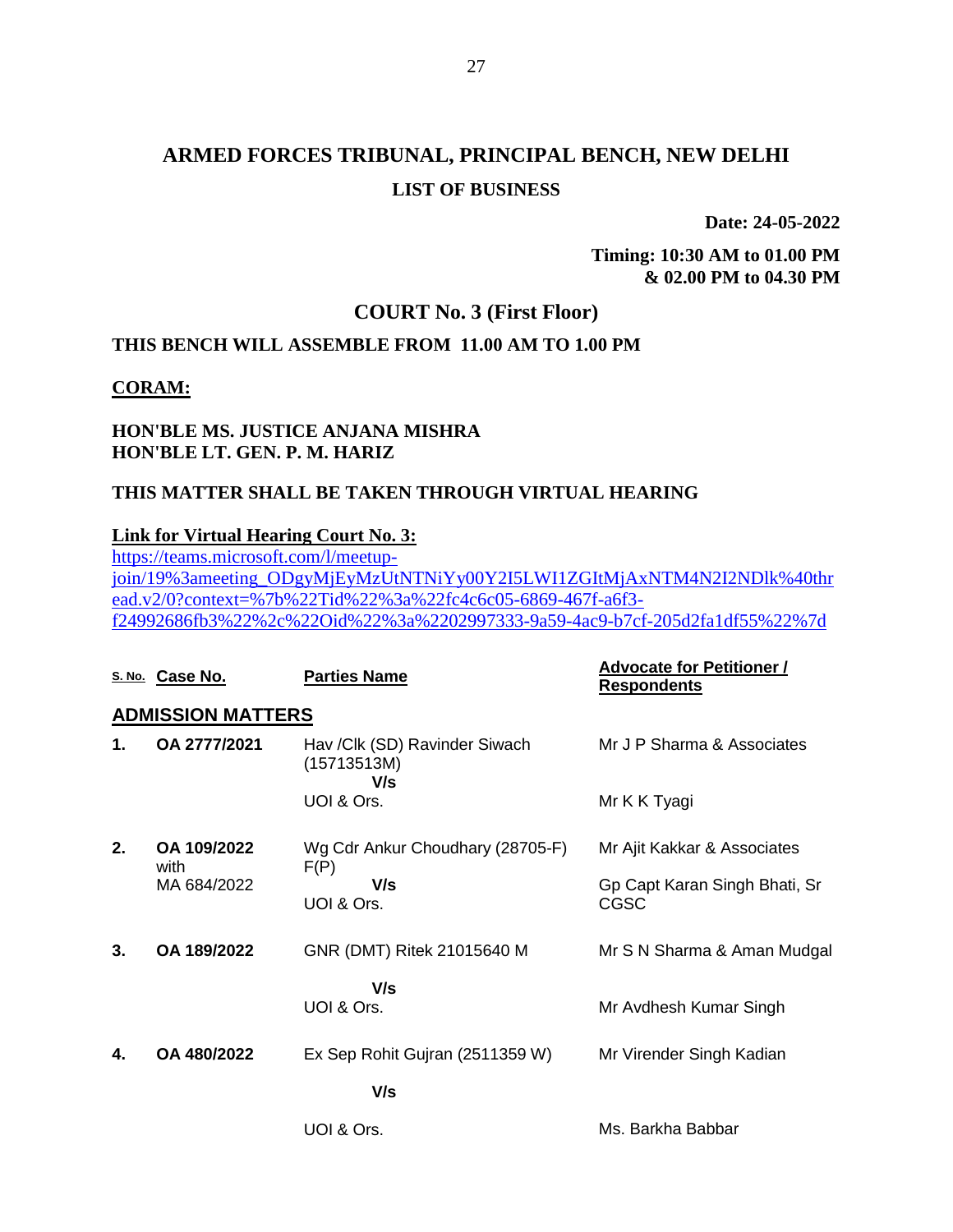| 5.  | OA 493/2022<br>with                                    | Ex Sep Bijendra Prasad (6476488 N)                | Ms Manika Roy                                  |
|-----|--------------------------------------------------------|---------------------------------------------------|------------------------------------------------|
|     | MA 608/2022<br>(OA 149/2016 RB, UOI & Ors.<br>Kolkata) | V/s                                               | Mr Vijendra Singh                              |
| 6.  | OA 685/2022                                            | Ex Sgt Udhojee (No 796144 N)                      | Mr Ajai Bhalla                                 |
|     |                                                        | V/s<br>UOI & Ors.                                 | Mr Satya Ranjan Swain                          |
| 7.  | OA 846/2022<br>with                                    | Lt Col Achla Singh (Retd) (WS<br>00282K) & Ors.   | Mr Rakesh Kumar                                |
|     | MA 1125/2022                                           | V/s<br>UOI & Ors.                                 | Dr Vijendra Singh Mahndiyan                    |
| 8.  | OA 893/2022                                            | Maj Lowloesh Chandra Pandey (TA<br>42735L)<br>V/s | Ms Manika Roy                                  |
|     |                                                        | UOI & Ors.                                        | Mr Sarvan Kumar                                |
| 9.  | OA 1035/2022                                           | Raj Kumar Jha (Ex MWO 682966-S)                   | Mr Bijendra Kumar Pathak                       |
|     |                                                        | V/s<br>UOI & Ors.                                 | None                                           |
| 10. | OA 1036/2022<br>with                                   | Ex ERA-III Balkar Singh (52357)                   | Ms Archana Ramesh                              |
|     | MA 1383/2022                                           | V/s<br>UOI & Ors.                                 | None                                           |
| 11. | OA 1047/2022                                           | Capt Sawant Sagar Shridhar MS-<br>19855X          | Mr Ankur Chhibber                              |
|     |                                                        | V/s<br>UOI & Ors.                                 | None                                           |
| 12. | OA 1058/2022<br>with                                   | Ex Sepoy Bilwadal Paul 2964514                    | Mr Abhishek R Shukla Mr<br>Rudrashish Bhardwaj |
|     | MA 1417/2022                                           | V/s<br>UOI & Ors.                                 | None                                           |
| 13. | OA 1063/2022<br>with                                   | Ex Nb Sub Alias Khan (JC-843067N)                 | Mr O N Sharma                                  |
|     | MA 1428/2022                                           | V/s<br>UOI & Ors.                                 | None                                           |
| 14. | OA 1085/2022<br>with                                   | Ex GDR Narendra Singh (2672430 K)                 | Mr Virender Singh Kadian                       |
|     | MA 1470/2022                                           | V/s<br>UOI & Ors.                                 | None                                           |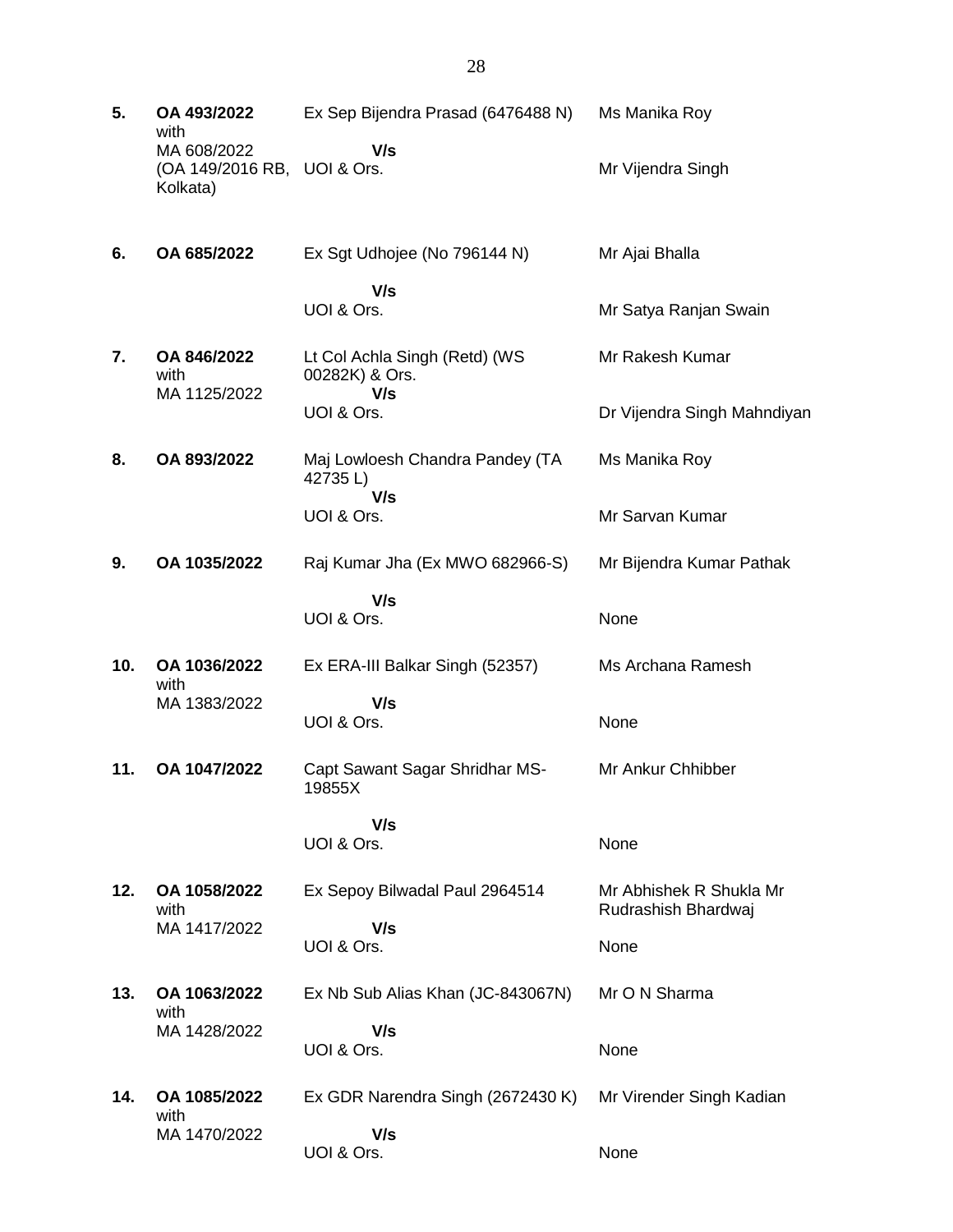| 15. | OA 1086/2022<br>with                 | JWO Tirtharaj Sinha (Retd) (686485-K) Mr Rohit Pratap |                                       |
|-----|--------------------------------------|-------------------------------------------------------|---------------------------------------|
|     | MA 1471/2022                         | V/s<br>UOI & Ors.                                     | None                                  |
| 16. | OA 1087/2022<br>with<br>MA 1472/2022 | (632797 G) MWO (HFO) Shiva Nath<br>Choudhary (Retd)   | Mr Rohit Pratap & Associates          |
|     |                                      | V/s<br>UOI & Ors.                                     | None                                  |
| 17. | OA 1088/2022<br>with                 | JWO Maturi Srihari (Retd) (682270F)                   | Mr Ramniwas Bansal                    |
|     | MA 1473/2022                         | V/s<br>UOI & Ors.                                     | None                                  |
| 18. | OA 1089/2022                         | WO Dinesh Kumar Mishra (Retd) (No<br>627838 N)        | Mr Rohit Pratap & Associates          |
|     |                                      | V/s<br>UOI & Ors.                                     | None                                  |
| 19. | OA 1090/2022                         | Ex Nk Jogindra Singh (3986321-X)                      | Ms Mamta Pannikar & Mr<br>Bikrama Sah |
|     |                                      | V/s<br>UOI & Ors.                                     | None                                  |
| 20. | OA 1091/2022                         | IC-49337M Col Krishna Kumar Nair<br>(Retd)            | Mr I S Yadav                          |
|     |                                      | V/s<br>UOI & Ors.                                     | None                                  |
| 21. | OA 1092/2022<br>with                 | Ex-MWO RAJKUMAR SHAH (Ser No<br>656077-K)             | Mr Praveen Kumar                      |
|     | MA 1474/2022                         | V/s<br>UOI & Ors.                                     | None                                  |
| 22. | OA 1093/2022<br>with                 | Ex Sgt Shri Bhagwan (Service Nos<br>721389-A)         | Mr Praveen Kumar                      |
|     | MA 1475/2022                         | V/s<br>UOI & Ors.                                     | None                                  |
| 23. | OA 1094/2022<br>with<br>MA 1476/2022 | Ex-WO Rakesh Kumar (Ser No<br>629972-H)               | Mr Praveen Kumar                      |
|     |                                      | V/s<br>UOI & Ors.                                     | None                                  |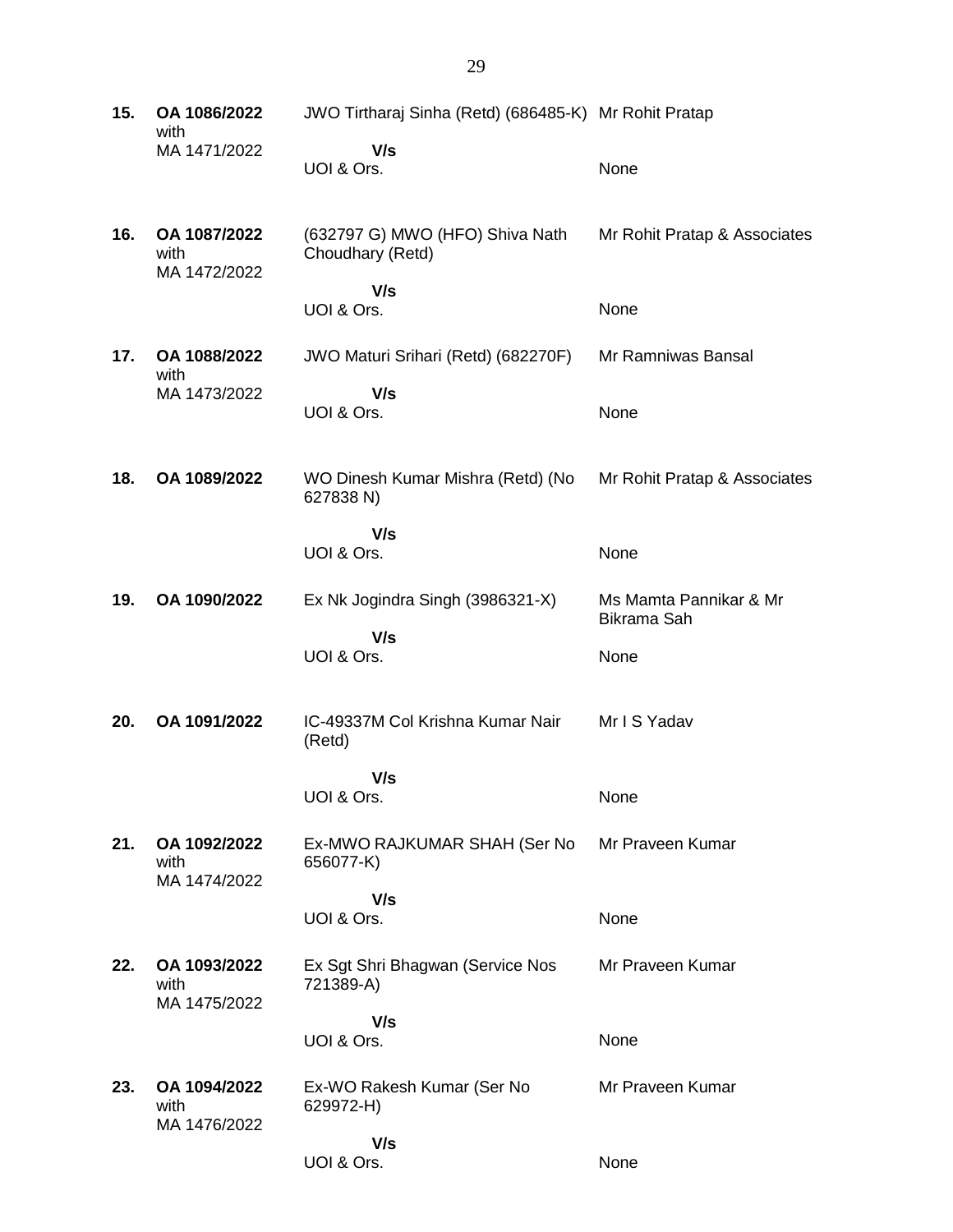| 24. | OA 1095/2022<br>with                 | Ex JWO Satish Kumar Verma (710781) Mr Praveen Kumar              |                                       |
|-----|--------------------------------------|------------------------------------------------------------------|---------------------------------------|
|     | MA 1491/2022                         | V/s<br>UOI & Ors.                                                | None                                  |
| 25. | OA 1096/2022<br>with<br>MA 1493/2022 | Ex Sgt S K Mishra (700713-B)<br>V/s                              | Mr Ved Prakash & Devendra<br>Kumar    |
|     |                                      | UOI & Ors.                                                       | None                                  |
| 26. | OA 1097/2022<br>with<br>MA 1494/2022 | (MS 13746 P) Maj Jyotsana Bhatnagar Mr IS Yadav<br>(Retd)<br>V/s |                                       |
|     |                                      | UOI & Ors.                                                       | None                                  |
| 27. | OA 1098/2022<br>with<br>MA 1495/2022 | WO Virendra Kumar Prajapati (Retd)<br>(No 672420 H)              | Mr Ramniwas Bansal                    |
|     |                                      | V/s<br>UOI & Ors.                                                | None                                  |
| 28. | OA 1099/2022<br>with<br>MA 1499/2022 | Ex MWO (Hony Flt Lt) Ram Niwas<br>Singal (272852-G)              | Mr K K Singh                          |
|     |                                      | V/s<br>UOI & Ors.                                                | None                                  |
| 29. | OA 1101/2022<br>with                 | (15374752 K) Hav G S Pradhan (Retd) Mr Manoj Kr Gupta            |                                       |
|     | MA 1501/2022                         | V/s<br>UOI & Ors.                                                | None                                  |
| 30. | OA 1102/2022                         | Sqn Ldr Yogesh Kumar Choudhary<br>(Retd) (No 7878)               | Mr AK Aggarwal                        |
|     |                                      | V/s<br>UOI & Ors.                                                | None                                  |
| 31. | OA 1103/2022                         | Ex CH ELA Arvind Kumar (128969 N)                                | Mr Ved Prakash & Mr Devendra<br>Kumar |
|     |                                      | V/s<br>UOI & Ors.                                                | None                                  |
| 32. | OA 1107/2022                         | Ex POA (H) Satendra Yadav (215660-<br>N)                         | Mr Ved Prakash & Mr Devendra<br>Kumar |
|     |                                      | V/s<br>UOI & Ors.                                                | None                                  |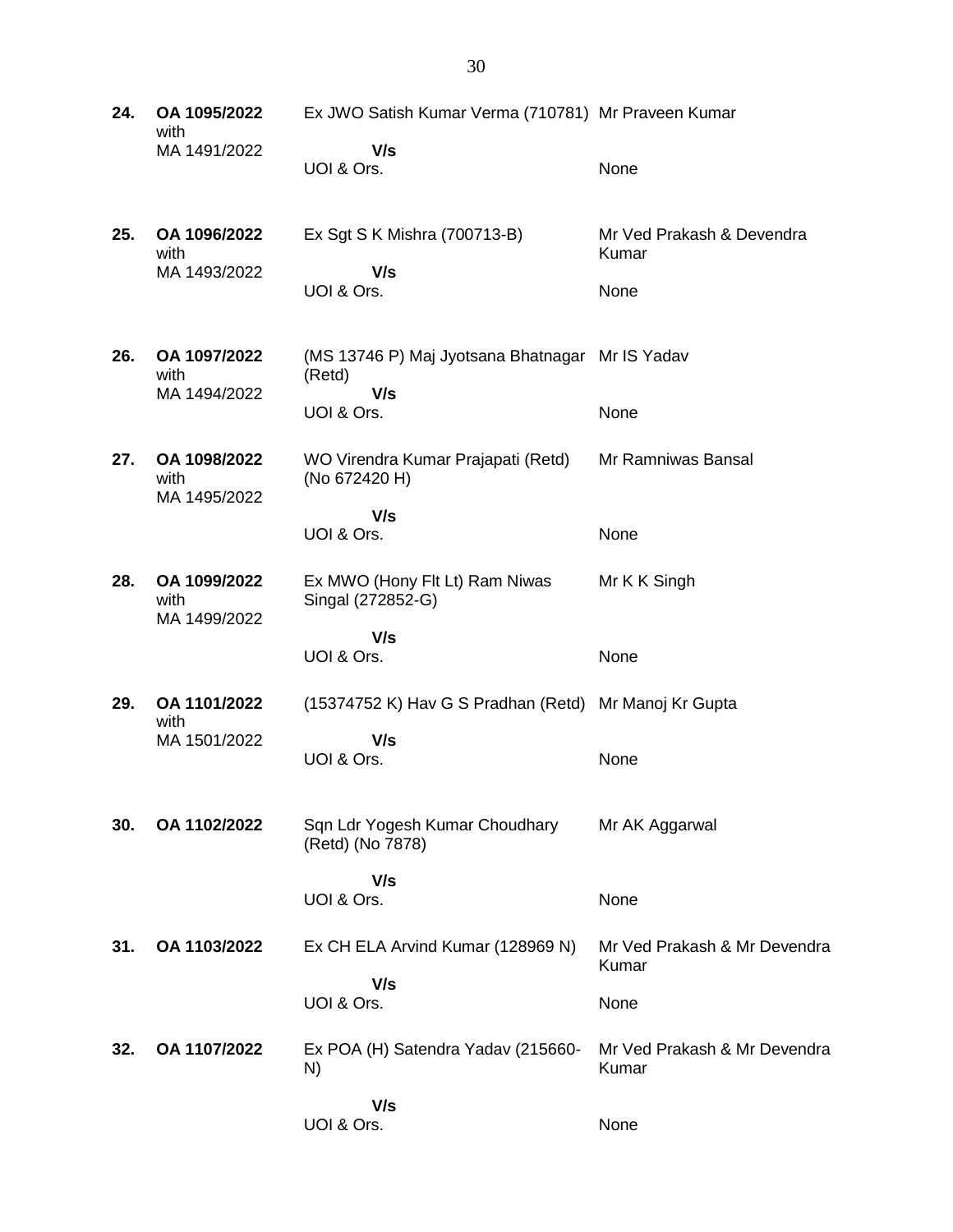| 33. | OA 1108/2022                       | Ex Naik DSC Darshan Singh<br>(14913172A)          | Mr Rohit Pratap & Associates                 |
|-----|------------------------------------|---------------------------------------------------|----------------------------------------------|
|     |                                    | V/s<br>UOI & Ors.                                 | None                                         |
|     | <u>MA (EXECUTION)</u>              |                                                   |                                              |
| 34. | MA 997/2022<br>in<br>OA 2348/2021  | (141714) CPO (Chelar) Pargat Singh<br>(Retd)      | Mr Manoj Kr Gupta                            |
|     |                                    | V/s<br>UOI & Ors                                  | Mr Rajesh Kumar Das, Sr.<br>CGSC             |
| 35. | MA 999/2022<br>in                  | 143600-R CPO Kishore Sampat Dhok<br>(Retd)        | Mr Manoj Kr Gupta                            |
|     | OA 2891/2021                       | V/s<br>UOI & Ors                                  | Mr Prabodh Kumar                             |
| 36. | MA 1456/2022<br>in<br>OA 54/2022   | <b>JWO Shiv Prasad Mourya Retd)</b><br>(638279)   | Mr Manoj Kumar Gupta                         |
|     |                                    | V/s                                               |                                              |
|     |                                    | UOI & Ors                                         | Mr Y P Singh                                 |
| 37. | MA 1458/2022<br>ın<br>OA 47/2022   | (683173) JWO Ashok Kumar Jain<br>(Retd)           | Mr Manoj Kr Gupta                            |
|     |                                    | V/s<br>UOI & Ors                                  | Ms. Barkha Babbar                            |
| 38. | MA 1478/2022<br>in<br>OA 2859/2021 | Ex Nk (DSC) Kishan Bir (13948411-M)               | Mr Ajeet Yadav Mr Banvendra<br>Singh Gandhar |
|     |                                    | V/s<br>UOI & Ors                                  | Mr. Avdhesh Kumar Singh                      |
| 39. | MA 1479/2022<br>in<br>OA 2892/2021 | Ex Nk (DSC) Lallu Mahant (14590183<br>Y)          | Mr Ajeet Yadav Mr Banvendra<br>Singh Gandhar |
|     |                                    | V/s<br>UOI & Ors                                  | Mr Rajeev Kumar                              |
| 40. | MA 1485/2022<br>in.                | Ex Nk (DSC) Shree Bishwash Singh<br>$(1475334-A)$ | Mr Ajeet Yadav & Banvendra<br>Singh Gandhar  |
|     | OA 2125/2021                       | V/s                                               |                                              |
|     |                                    | <b>UOI &amp;Ors</b>                               | Mr Shyam Narayan                             |
| 41. | MA 1486/2022<br>in<br>OA 2653/2021 | Ex NK (DSC) Sukhwasi Lal<br>$(14379704-X)$        | Mr Ajeet Yadav & Banvendra<br>Singh Gandhar  |
|     |                                    | V/s<br>UOI & Ors                                  | None                                         |